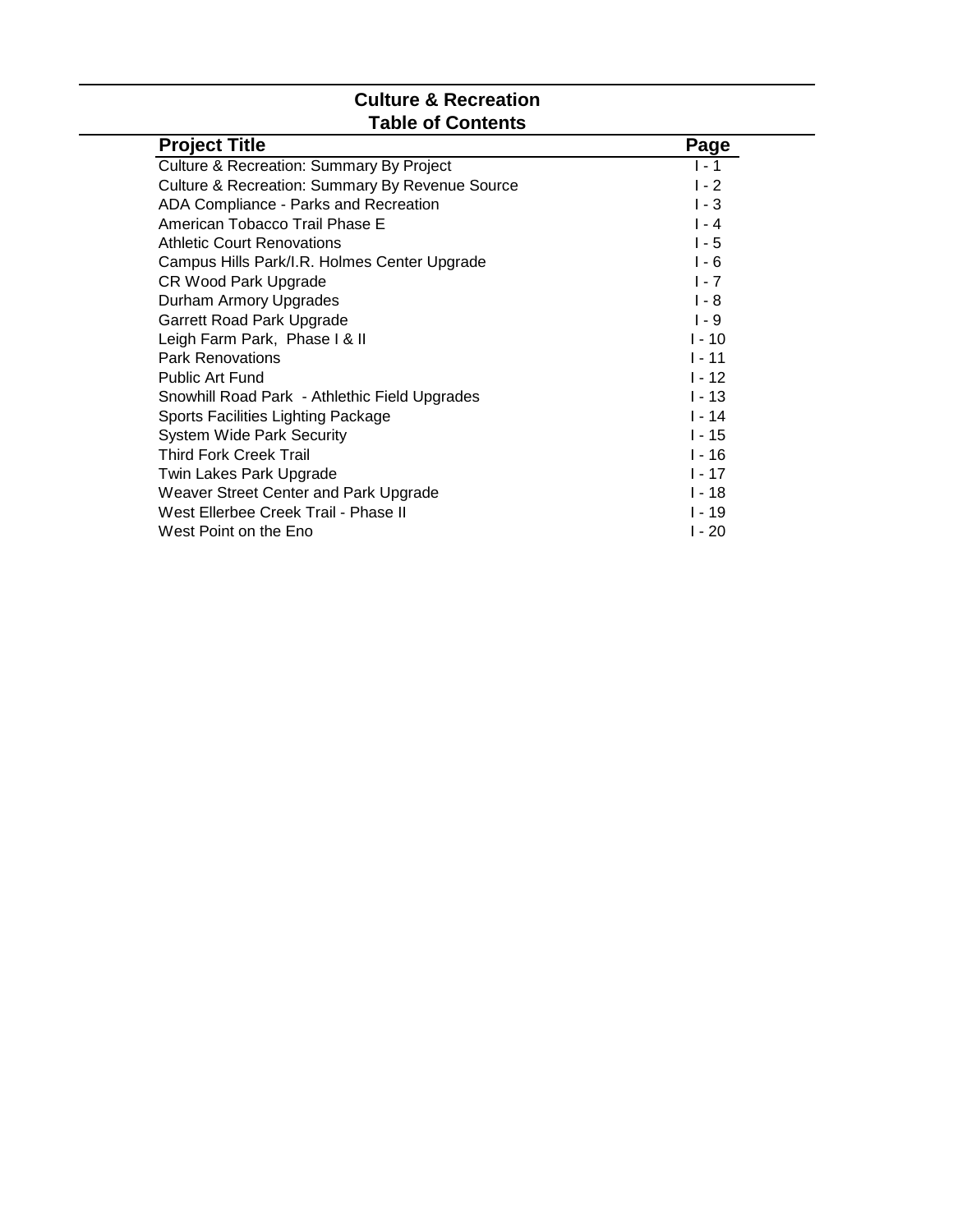|                                                                       |                   |             |             | <b>SUMMARY BY PROJECT</b> |             |             |             |                        |                      |
|-----------------------------------------------------------------------|-------------------|-------------|-------------|---------------------------|-------------|-------------|-------------|------------------------|----------------------|
| Category                                                              | <b>Prior Year</b> | FY 2013-14  | FY 2014-15  | FY 2015-16                | FY 2016-17  | FY 2017-18  | FY 2018-19  | <b>Future</b><br>Years | <b>Total Request</b> |
| <b>ADA</b><br>Compliance -<br>Parks and Rec                           | 1,823,000         | 0           | $\pmb{0}$   | $\mathbf 0$               | $\pmb{0}$   | $\pmb{0}$   | $\mathbf 0$ | $\pmb{0}$              | 1,823,000            |
| American<br><b>Tobacco Trail</b><br>Phase E                           | 11,621,838        | 0           | $\pmb{0}$   | $\mathbf 0$               | $\mathbf 0$ | 0           | $\pmb{0}$   | $\pmb{0}$              | 11,621,838           |
| <b>Athletic Court</b><br>Renovations                                  | $\pmb{0}$         | 585,000     | 630,000     | 270,000                   | 0           | 0           | $\pmb{0}$   | 0                      | 1,485,000            |
| <b>Campus Hills</b><br>Park / I.R.<br><b>Holmes Center</b><br>Upgrade | 655,595           | 0           | $\pmb{0}$   | $\mathbf 0$               | $\mathbf 0$ | 0           | $\mathbf 0$ | 0                      | 655,595              |
| CR Wood Park<br>Upgrade                                               | 250,000           | 0           | $\pmb{0}$   | $\mathbf 0$               | $\mathbf 0$ | 0           | $\pmb{0}$   | $\pmb{0}$              | 250,000              |
| Durham<br>Armory<br>Upgrades                                          | $\pmb{0}$         | 340,000     | $\mathbf 0$ | $\pmb{0}$                 | $\mathbf 0$ | 0           | $\mathbf 0$ | $\pmb{0}$              | 340,000              |
| <b>Garrett Road</b><br>Park Upgrade                                   | 425,622           | 0           | $\pmb{0}$   | $\mathbf 0$               | $\mathbf 0$ | 0           | $\mathbf 0$ | $\pmb{0}$              | 425,622              |
| Leigh Farm<br>Park, Phase I<br>& II                                   | 1,500,954         | 0           | $\pmb{0}$   | $\mathbf 0$               | $\mathbf 0$ | 0           | $\pmb{0}$   | 0                      | 1,500,954            |
| Park<br>Renovations                                                   | 1,243,289         | 0           | $\pmb{0}$   | $\mathbf 0$               | $\mathbf 0$ | $\mathbf 0$ | $\mathbf 0$ | 0                      | 1,243,289            |
| Public Art Fund                                                       | 10,000            | 10,000      | 0           | 0                         | 0           | 0           | $\mathbf 0$ | $\pmb{0}$              | 20,000               |
| Snowhill Road<br>Park-Athletic<br><b>Field Upgrades</b>               | 0                 | 550,000     | 0           | $\mathbf 0$               | 0           | 0           | $\mathbf 0$ | $\pmb{0}$              | 550,000              |
| Sports<br>Facilities<br>Lighting<br>Package                           | 600,000           | 0           | 0           | $\mathbf 0$               | 0           | 0           | $\mathbf 0$ | 0                      | 600,000              |
| System Wide<br>Park Security                                          | 750,000           | 0           | $\pmb{0}$   | $\pmb{0}$                 | $\pmb{0}$   | $\pmb{0}$   | $\pmb{0}$   | 0                      | 750,000              |
| <b>Third Fork</b><br><b>Creek Trail</b>                               | 6,258,798         | 0           | $\pmb{0}$   | $\mathbf 0$               | $\pmb{0}$   | 0           | $\pmb{0}$   | 0                      | 6,258,798            |
| <b>Twin Lakes</b><br>Park Upgrade                                     | 625,000           | 0           | $\pmb{0}$   | $\pmb{0}$                 | 0           | 0           | 0           | 0                      | 625,000              |
| <b>Weaver Street</b><br>Center and<br>Park Upgrade                    | 625,843           | 0           | $\pmb{0}$   | $\pmb{0}$                 | 0           | 0           | 0           | 0                      | 625,843              |
| West Ellerbee<br>Creek Trail-<br>Phase II                             | $\pmb{0}$         | 75,000      | 1,705,200   | $\pmb{0}$                 | $\pmb{0}$   | 0           | $\pmb{0}$   | $\pmb{0}$              | 1,780,200            |
| West Point on<br>the Eno                                              | 291,400           | 0           | $\pmb{0}$   | $\pmb{0}$                 | $\pmb{0}$   | $\pmb{0}$   | $\pmb{0}$   | 0                      | 291,400              |
|                                                                       | \$26,681,339      | \$1,560,000 | \$2,335,200 | \$270,000                 | \$0         | \$0         | \$0         | \$0                    | \$30,846,539         |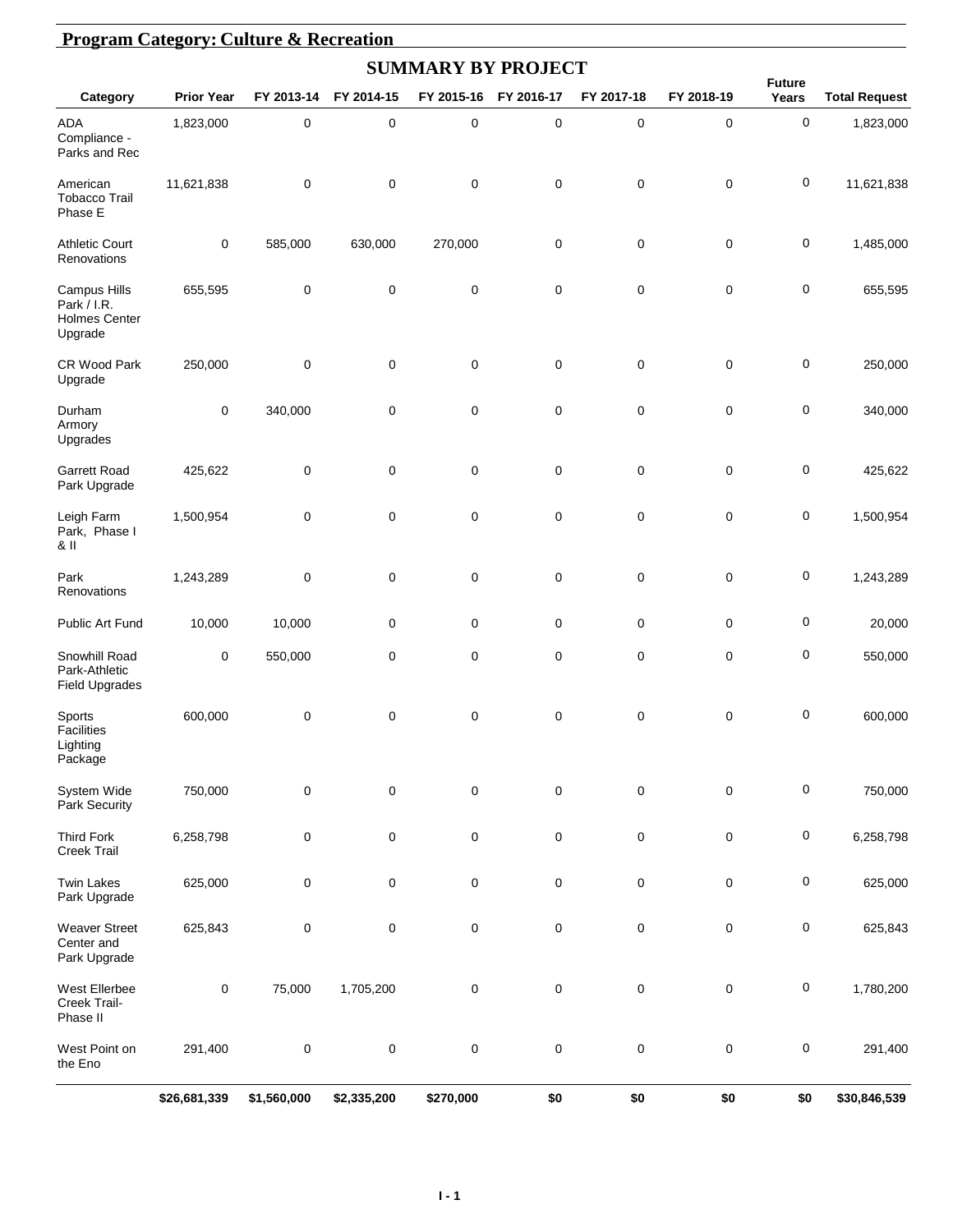#### **SUMMARY BY REVENUE SOURCE**

|                          |                   |             |             |            |            |            |            | <b>Future</b> |                    |
|--------------------------|-------------------|-------------|-------------|------------|------------|------------|------------|---------------|--------------------|
| Category                 | <b>Prior Year</b> | FY 2013-14  | FY 2014-15  | FY 2015-16 | FY 2016-17 | FY 2017-18 | FY 2018-19 | Years         | <b>Total Funds</b> |
| Unidentified             | $\Omega$          |             |             |            |            |            |            |               | 0                  |
| Rev Unauthorized         | 0                 |             |             |            |            |            |            |               | 0                  |
| <b>Rev Authorized</b>    |                   |             |             | 0          |            |            |            |               |                    |
| Pay-As-You-Go            | 227.404           | 5.000       |             |            |            |            |            |               | 232,404            |
| Other                    | 1,086,329         | 420,000     |             |            |            |            |            | 0             | 1,506,329          |
| Intergovernmental        | 8,103,073         | 0           | 1,705,200   |            |            |            |            | 0             | 9,808,273          |
| <b>Installment Sales</b> | 1.002.094         | 1,135,000   | 630.000     | 270.000    |            |            | $\Omega$   | $\Omega$      | 3,037,094          |
| <b>Impact Fees</b>       | 4,705,279         |             |             | 0          |            |            | 0          | 0             | 4,705,279          |
| <b>GOB Unauthorized</b>  |                   |             |             |            |            |            |            |               |                    |
| <b>GOB Authorized</b>    | 11,557,160        |             |             |            |            |            | 0          | 0             | 11,557,160         |
|                          | \$26,681,339      | \$1,560,000 | \$2,335,200 | \$270,000  | \$0        | \$0        | \$0        | \$0           | \$30,846,539       |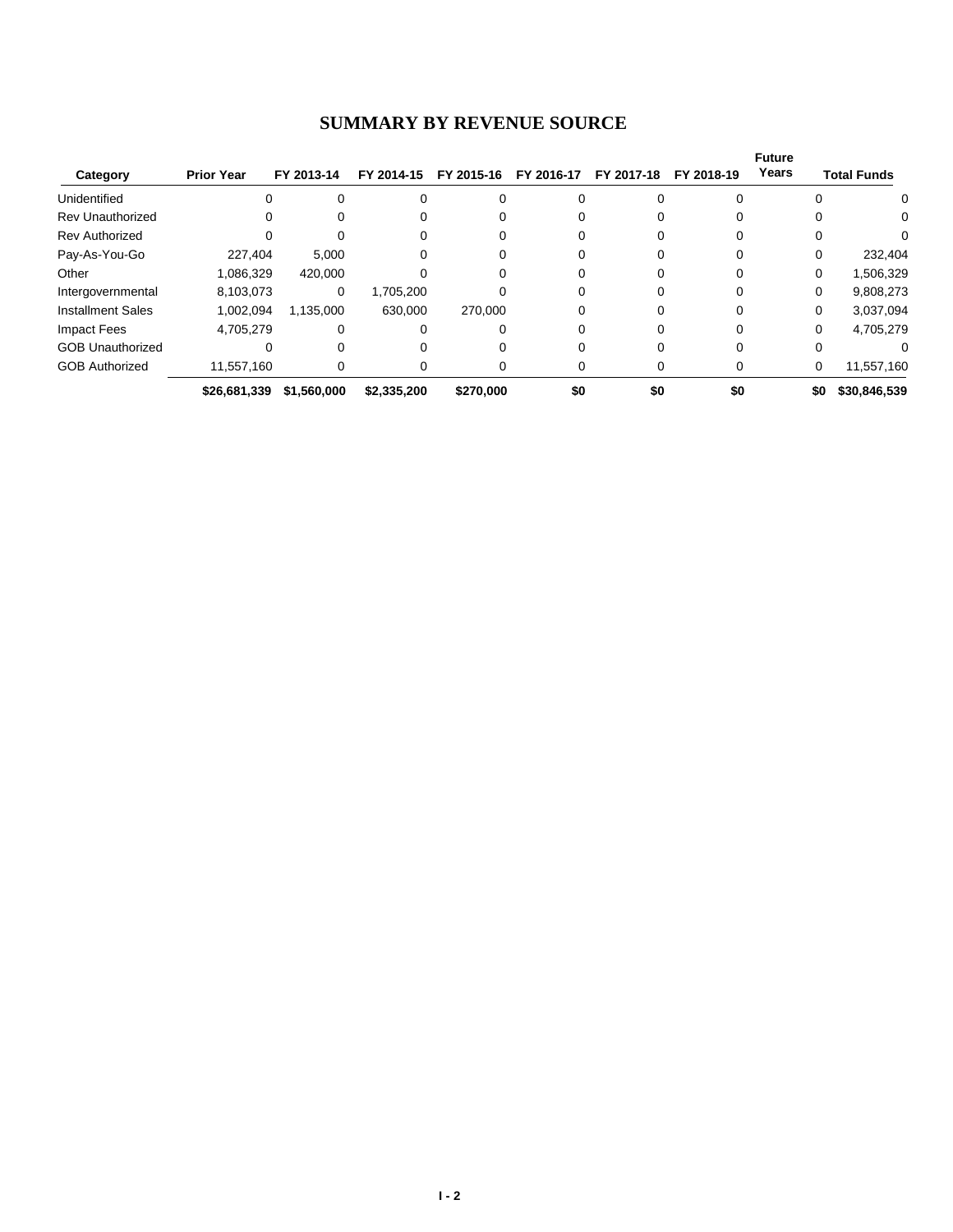| Service Area                                           |                           |                                                                               | Department              | Division/Program: |                         |             | District:                          |                        |              |  |
|--------------------------------------------------------|---------------------------|-------------------------------------------------------------------------------|-------------------------|-------------------|-------------------------|-------------|------------------------------------|------------------------|--------------|--|
| <b>Culture &amp; Recreation</b>                        |                           |                                                                               | <b>General Services</b> |                   |                         |             |                                    | All                    |              |  |
| <b>Project Title</b><br>ADA Compliance - Parks and Rec |                           |                                                                               | <b>Pin Number</b>       |                   |                         | Master Plan |                                    |                        |              |  |
| <b>Project Description</b>                             |                           |                                                                               |                         |                   |                         |             |                                    |                        |              |  |
|                                                        |                           | Addresses the deficiencies identified by the Department of Justice concerning |                         |                   |                         |             |                                    |                        |              |  |
|                                                        |                           | the requirements for ADA compliance throughout the City.                      |                         |                   |                         |             | <b>Picture</b><br><b>Available</b> |                        |              |  |
| <b>PROJECT STATUS -</b>                                |                           | June 2013                                                                     |                         |                   | <b>PROJECTED DATES:</b> |             |                                    | <b>TYPE REQUEST</b>    |              |  |
|                                                        | <b>Total Expenditures</b> | \$1,741,947                                                                   |                         | Beginning         |                         | 07/04       | Continuation                       |                        |              |  |
|                                                        |                           |                                                                               |                         |                   | Completion              | 12/13       |                                    |                        |              |  |
| <i><b>Appropriation</b></i>                            | <b>Prior Year</b>         | 2013-14                                                                       | 2014-15                 | 2015-16           | 2016-17                 | 2017-18     | 2018-19                            | <b>Future</b><br>Years | <b>TOTAL</b> |  |
| Planning/Design                                        | \$698,450                 | \$0                                                                           | \$0                     | \$0               | \$0                     | \$0         | \$0                                | \$0                    | \$698,450    |  |
| Construction                                           | \$1,124,550               | \$0                                                                           | \$0                     | \$0               | \$0                     | \$0         | \$0                                | \$0                    | \$1,124,550  |  |
| <b>Total</b>                                           | \$1,823,000               | \$0                                                                           | \$0                     | \$0               | \$0                     | \$0         | \$0                                | \$0                    | \$1,823,000  |  |
| Revenue                                                | <b>Prior Year</b>         | 2013-14                                                                       | 2014-15                 | 2015-16           | 2016-17                 | 2017-18     | 2018-19                            | <b>Future</b><br>Years | <b>TOTAL</b> |  |
| Pay-As-You-Go                                          | \$0                       | \$0                                                                           | \$0                     | \$0               | \$0                     | \$0         | \$0                                | \$0                    | \$0          |  |
| <b>GOB Authorized</b>                                  | \$1,323,000               | \$0                                                                           | \$0                     | \$0               | \$0                     | \$0         | \$0                                | \$0                    | \$1,323,000  |  |
| <b>GOB Unauthorize</b>                                 | \$0                       | \$0                                                                           | \$0                     | \$0               | \$0                     | \$0         | \$0                                | \$0                    | \$0          |  |
| Rev Authorized                                         | \$0                       | \$0                                                                           | \$0                     | \$0               | \$0                     | \$0         | \$0                                | \$0                    | \$0          |  |
| Rev Unauthorized                                       | \$0                       | \$0                                                                           | \$0                     | \$0               | \$0                     | \$0         | \$0                                | \$0                    | \$0          |  |
| <b>Installment Sales</b>                               | \$500,000                 | \$0                                                                           | \$0                     | \$0               | \$0                     | \$0         | \$0                                | \$0                    | \$500,000    |  |
| <b>Impact Fees</b>                                     | \$0                       | \$0                                                                           | \$0                     | \$0               | \$0                     | \$0         | \$0                                | \$0                    | \$0          |  |
| Intergovernmental                                      | \$0                       | \$0                                                                           | \$0                     | \$0               | \$0                     | \$0         | \$0                                | \$0                    | \$0          |  |
| Other                                                  | \$0                       | \$0                                                                           | \$0                     | \$0               | \$0                     | \$0         | \$0                                | \$0                    | \$0          |  |
| Unidentified                                           | \$0                       | \$0                                                                           | \$0                     | \$0               | \$0                     | \$0         | \$0                                | \$0                    | \$0          |  |
| <b>Total</b>                                           | \$1,823,000               | \$0                                                                           | \$0                     | \$0               | \$0                     | \$0         | \$0                                | \$0                    | \$1,823,000  |  |
| <b>Operating</b>                                       | <b>Prior Year</b>         | 2013-14                                                                       | 2014-15                 | 2015-16           | 2016-17                 | 2017-18     | 2018-19                            | <b>Future</b><br>Years | <b>TOTAL</b> |  |
| Capital Outlay                                         | \$0                       | \$0                                                                           | \$0                     | \$0               | \$0                     | \$0         | \$0                                | \$0                    | \$0          |  |
| Maint/Operations                                       | \$0                       | \$0                                                                           | \$0                     | \$0               | \$0                     | \$0         | \$0                                | \$0                    | \$0          |  |
| Personnel                                              | \$0                       | \$0                                                                           | \$0                     | \$0               | \$0                     | \$0         | \$0                                | \$0                    | \$0          |  |
| <b>Total</b>                                           | \$0                       | \$0                                                                           | \$0                     | \$0               | \$0                     | \$0         | \$0                                | \$0                    | \$0          |  |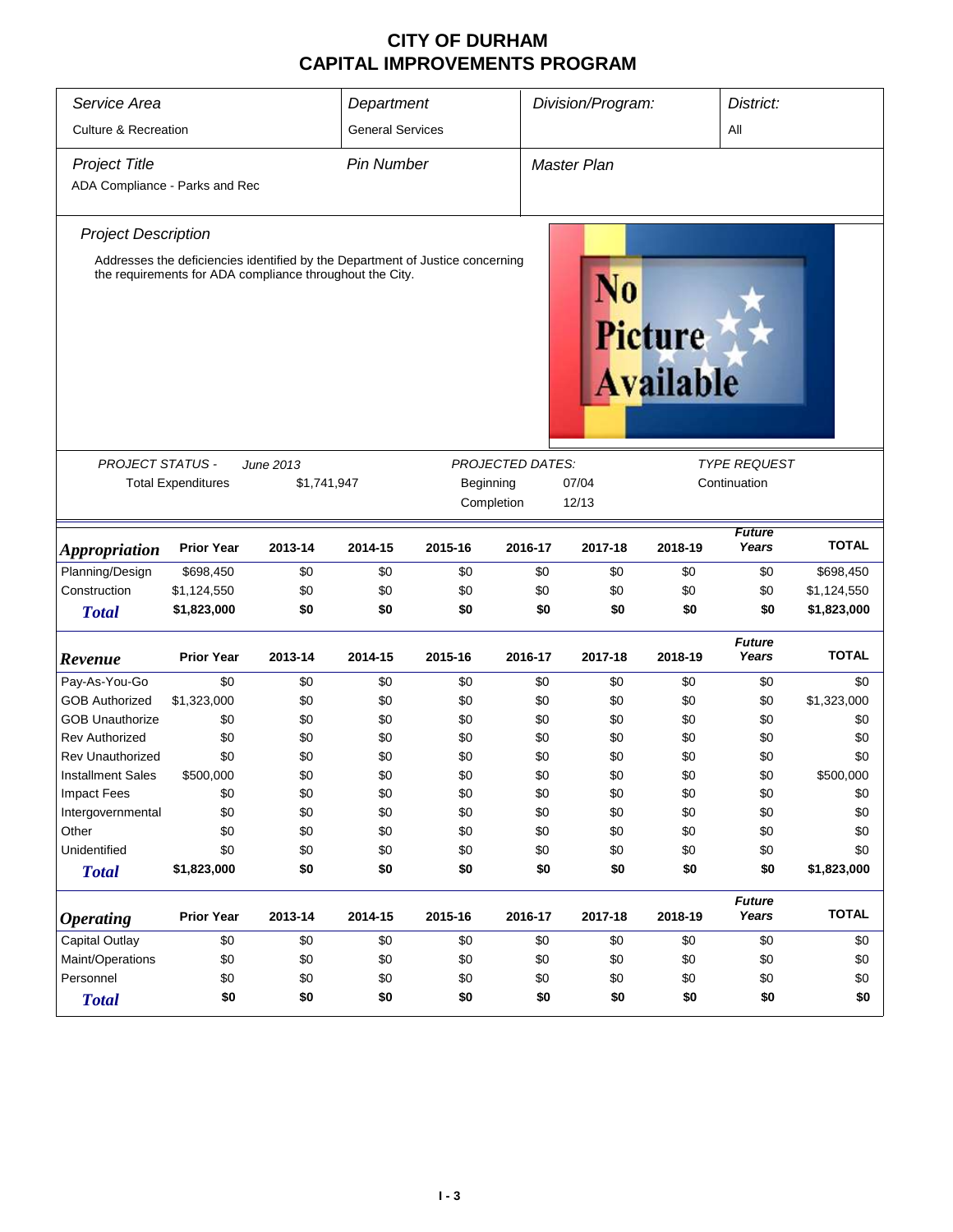| Service Area                    | Department                                                                                                               |              |                   | Division/Program: |                         |                                       | District: |                        |              |  |
|---------------------------------|--------------------------------------------------------------------------------------------------------------------------|--------------|-------------------|-------------------|-------------------------|---------------------------------------|-----------|------------------------|--------------|--|
| <b>Culture &amp; Recreation</b> |                                                                                                                          |              | Public Works      |                   |                         |                                       |           | 4                      |              |  |
| <b>Project Title</b>            |                                                                                                                          |              | <b>Pin Number</b> |                   |                         | <b>Master Plan</b>                    |           |                        |              |  |
| American Tobacco Trail Phase E  |                                                                                                                          |              | 0718-02-76-9130   |                   |                         | Durham Trails & Greenways Master Plan |           |                        |              |  |
| <b>Project Description</b>      |                                                                                                                          |              |                   |                   |                         |                                       |           |                        |              |  |
|                                 | This section of the trail includes 4 miles of trail from HWY 54 south to the                                             |              |                   |                   |                         |                                       |           |                        |              |  |
|                                 | Chatham County line. Included is a bike / pedestrian bridge over I-40. The<br>majority of the funding is federal grants. |              |                   |                   |                         |                                       |           |                        |              |  |
| PROJECT STATUS -                |                                                                                                                          | June 2013    |                   |                   | <b>PROJECTED DATES:</b> |                                       |           | <b>TYPE REQUEST</b>    |              |  |
|                                 | <b>Total Expenditures</b>                                                                                                | \$11,275,198 |                   | Beginning         |                         | 07/07<br>Continuation                 |           |                        |              |  |
|                                 |                                                                                                                          |              |                   |                   | Completion              | 09/13                                 |           |                        |              |  |
|                                 |                                                                                                                          |              |                   |                   |                         |                                       |           |                        |              |  |
| <b>Appropriation</b>            | <b>Prior Year</b>                                                                                                        | 2013-14      | 2014-15           | 2015-16           | 2016-17                 | 2017-18                               | 2018-19   | <b>Future</b><br>Years | <b>TOTAL</b> |  |
| Planning/Design                 | \$106,017                                                                                                                | \$0          | \$0               | \$0               | \$0                     | \$0                                   | \$0       | \$0                    | \$106,017    |  |
| Land                            | \$0                                                                                                                      | \$0          | \$0               | \$0               | \$0                     | \$0                                   | \$0       | \$0                    | \$0          |  |
| Construction                    | 11,515,821                                                                                                               | \$0          | \$0               | \$0               | \$0                     | \$0                                   | \$0       | \$0                    | 11,515,821   |  |
| Equip/Furnishings               | \$0                                                                                                                      | \$0          | \$0               | \$0               | \$0                     | \$0                                   | \$0       | \$0                    | \$0          |  |
| Contingency                     | \$0                                                                                                                      | \$0          | \$0               | \$0               | \$0                     | \$0                                   | \$0       | \$0                    | \$0          |  |
| <b>Total</b>                    | \$11,621,838                                                                                                             | \$0          | \$0               | \$0               | \$0                     | \$0                                   | \$0       | \$0                    | \$11,621,838 |  |
| Revenue                         | <b>Prior Year</b>                                                                                                        | 2013-14      | 2014-15           | 2015-16           | 2016-17                 | 2017-18                               | 2018-19   | <b>Future</b><br>Years | <b>TOTAL</b> |  |
| Pay-As-You-Go                   | \$0                                                                                                                      | \$0          | \$0               | \$0               | \$0                     | \$0                                   | \$0       | \$0                    | \$0          |  |
| <b>GOB Authorized</b>           | \$2,818,306                                                                                                              | \$0          | \$0               | \$0               | \$0                     | \$0                                   | \$0       | \$0                    | \$2,818,306  |  |
| <b>GOB Unauthorize</b>          | \$0                                                                                                                      | \$0          | \$0               | \$0               | \$0                     | \$0                                   | \$0       | \$0                    | \$0          |  |
| <b>Rev Authorized</b>           | \$0                                                                                                                      | \$0          | \$0               | \$0               | \$0                     | \$0                                   | \$0       | \$0                    | \$0          |  |
| Rev Unauthorized                | \$0                                                                                                                      | \$0          | \$0               | \$0               | \$0                     | \$0                                   | \$0       | \$0                    | \$0          |  |
| <b>Installment Sales</b>        | \$0                                                                                                                      | \$0          | \$0               | \$0               | \$0                     | \$0                                   | \$0       | \$0                    | \$0          |  |
| Impact Fees                     | \$523,956                                                                                                                | \$0          | \$0               | \$0               | \$0                     | \$0                                   | \$0       | \$0                    | \$523,956    |  |
| Intergovernmental \$7,497,057   |                                                                                                                          | \$0          | \$0               | \$0               | \$0                     | \$0                                   | \$0       | \$0                    | \$7,497,057  |  |
| Other                           | \$782,519                                                                                                                | \$0          | \$0               | \$0               | \$0                     | \$0                                   | \$0       | \$0                    | \$782,519    |  |
| Unidentified                    | \$0                                                                                                                      | \$0          | \$0               | \$0               | \$0                     | \$0                                   | \$0       | \$0                    | \$0          |  |
| <b>Total</b>                    | \$11,621,838                                                                                                             | \$0          | \$0               | \$0               | \$0                     | \$0                                   | \$0       | \$0                    | \$11,621,838 |  |
| <b>Operating</b>                | <b>Prior Year</b>                                                                                                        | 2013-14      | 2014-15           | 2015-16           | 2016-17                 | 2017-18                               | 2018-19   | <b>Future</b><br>Years | <b>TOTAL</b> |  |
| <b>Capital Outlay</b>           | \$0                                                                                                                      | \$0          | \$0               | \$0               | \$0                     | \$0                                   | \$0       | \$0                    | \$0          |  |
| Maint/Operations                | \$0                                                                                                                      | \$0          | \$0               | \$0               | \$0                     | \$0                                   | \$0       | \$0                    | \$0          |  |
| Personnel                       | \$0                                                                                                                      | \$0          | \$0               | \$0               | \$0                     | \$0                                   | \$0       | \$0                    | \$0          |  |
| <b>Total</b>                    | \$0                                                                                                                      | \$0          | \$0               | \$0               | \$0                     | \$0                                   | \$0       | \$0                    | \$0          |  |
|                                 |                                                                                                                          |              |                   |                   |                         |                                       |           |                        |              |  |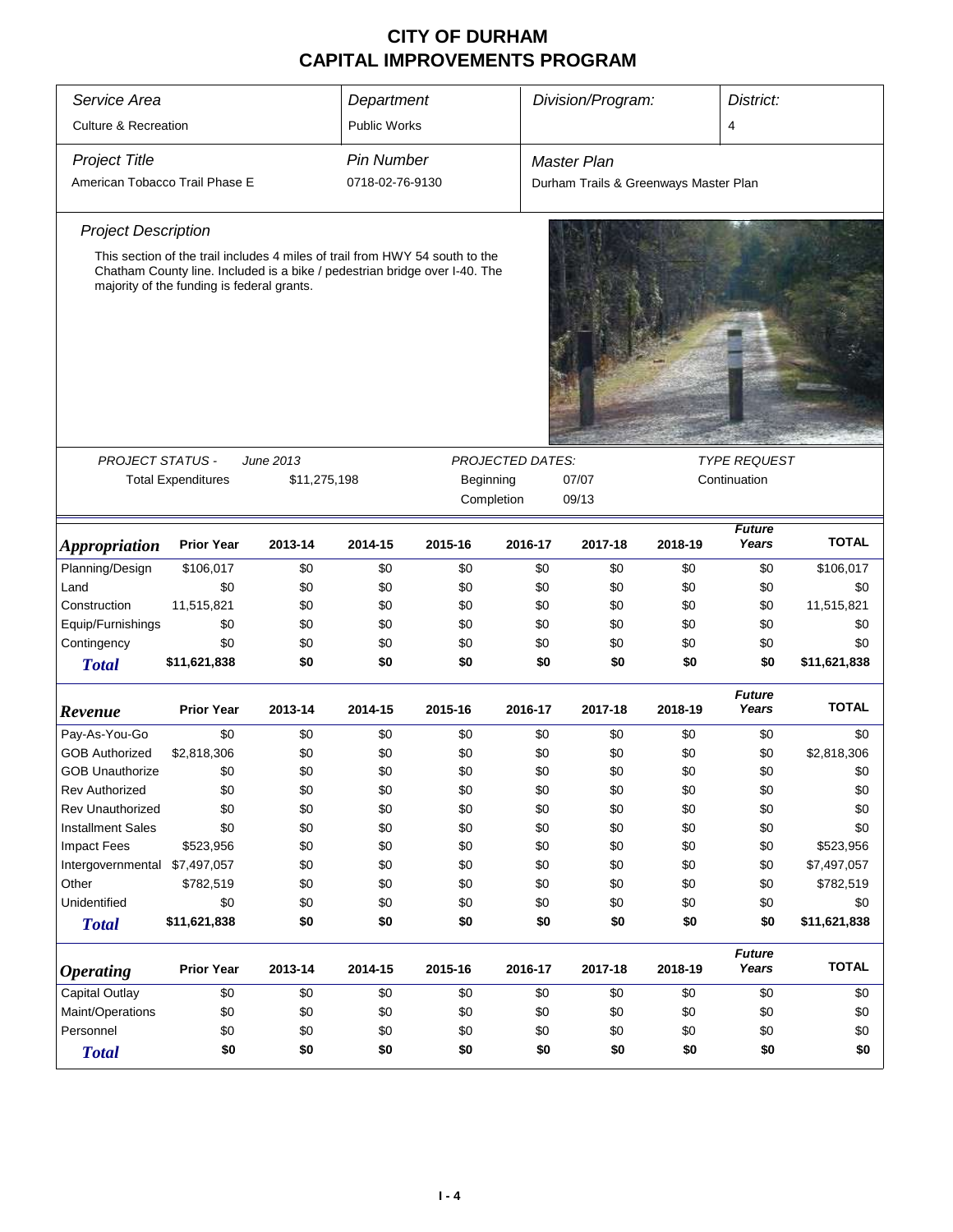| Service Area                                       |                                                                                                          |           | Department         |                                                                                                                                                         |                         | Division/Program:  |            | District:              |              |
|----------------------------------------------------|----------------------------------------------------------------------------------------------------------|-----------|--------------------|---------------------------------------------------------------------------------------------------------------------------------------------------------|-------------------------|--------------------|------------|------------------------|--------------|
| <b>Culture &amp; Recreation</b>                    |                                                                                                          |           | Parks & Recreation |                                                                                                                                                         |                         |                    |            | All                    |              |
| Project Title<br><b>Athletic Court Renovations</b> |                                                                                                          |           | <b>Pin Number</b>  |                                                                                                                                                         |                         | <b>Master Plan</b> |            |                        |              |
| <b>Project Description</b>                         | Continue ongoing resurfacing of existing tennis and basketball courts<br>Durham Park and East End Park). |           |                    | throughout the City. FY14 funding renovations includes 12 tennis courts<br>(Elmina Park and Forest Hill Park); and 5 basketball courts (Lyon Park, East |                         |                    |            |                        |              |
| <b>PROJECT STATUS -</b>                            |                                                                                                          | June 2013 |                    |                                                                                                                                                         | <b>PROJECTED DATES:</b> |                    |            | <b>TYPE REQUEST</b>    |              |
|                                                    | <b>Total Expenditures</b>                                                                                |           | \$3,953,370        | Beginning                                                                                                                                               | Completion              | 07/13<br>12/14     | <b>New</b> |                        |              |
| <i><b>Appropriation</b></i>                        | <b>Prior Year</b>                                                                                        | 2013-14   | 2014-15            | 2015-16                                                                                                                                                 | 2016-17                 | 2017-18            | 2018-19    | <b>Future</b><br>Years | <b>TOTAL</b> |
| Construction                                       | \$0                                                                                                      | \$585,000 | \$630,000          | \$270,000                                                                                                                                               | \$0                     | \$0                | \$0        | \$0                    | \$1,485,000  |
| Contingency                                        | \$0                                                                                                      | \$0       | \$0                | \$0                                                                                                                                                     | \$0                     | \$0                | \$0        | \$0                    | \$0          |
| <b>Total</b>                                       | \$0                                                                                                      | \$585,000 | \$630,000          | \$270,000                                                                                                                                               | \$0                     | \$0                | \$0        | \$0                    | \$1,485,000  |
| Revenue                                            | <b>Prior Year</b>                                                                                        | 2013-14   | 2014-15            | 2015-16                                                                                                                                                 | 2016-17                 | 2017-18            | 2018-19    | <b>Future</b><br>Years | <b>TOTAL</b> |
| <b>Installment Sales</b>                           | \$0                                                                                                      | \$585,000 | \$630,000          | \$270,000                                                                                                                                               | \$0                     | \$0                | \$0        | \$0                    | \$1,485,000  |
| Other                                              | \$0                                                                                                      | \$0       | \$0                | \$0                                                                                                                                                     | \$0                     | \$0                | \$0        | \$0                    | \$0          |
| Unidentified                                       | \$0                                                                                                      | \$0       | \$0                |                                                                                                                                                         |                         |                    |            |                        |              |
|                                                    |                                                                                                          |           |                    | \$0                                                                                                                                                     | \$0                     | \$0                | \$0        | \$0                    | \$0          |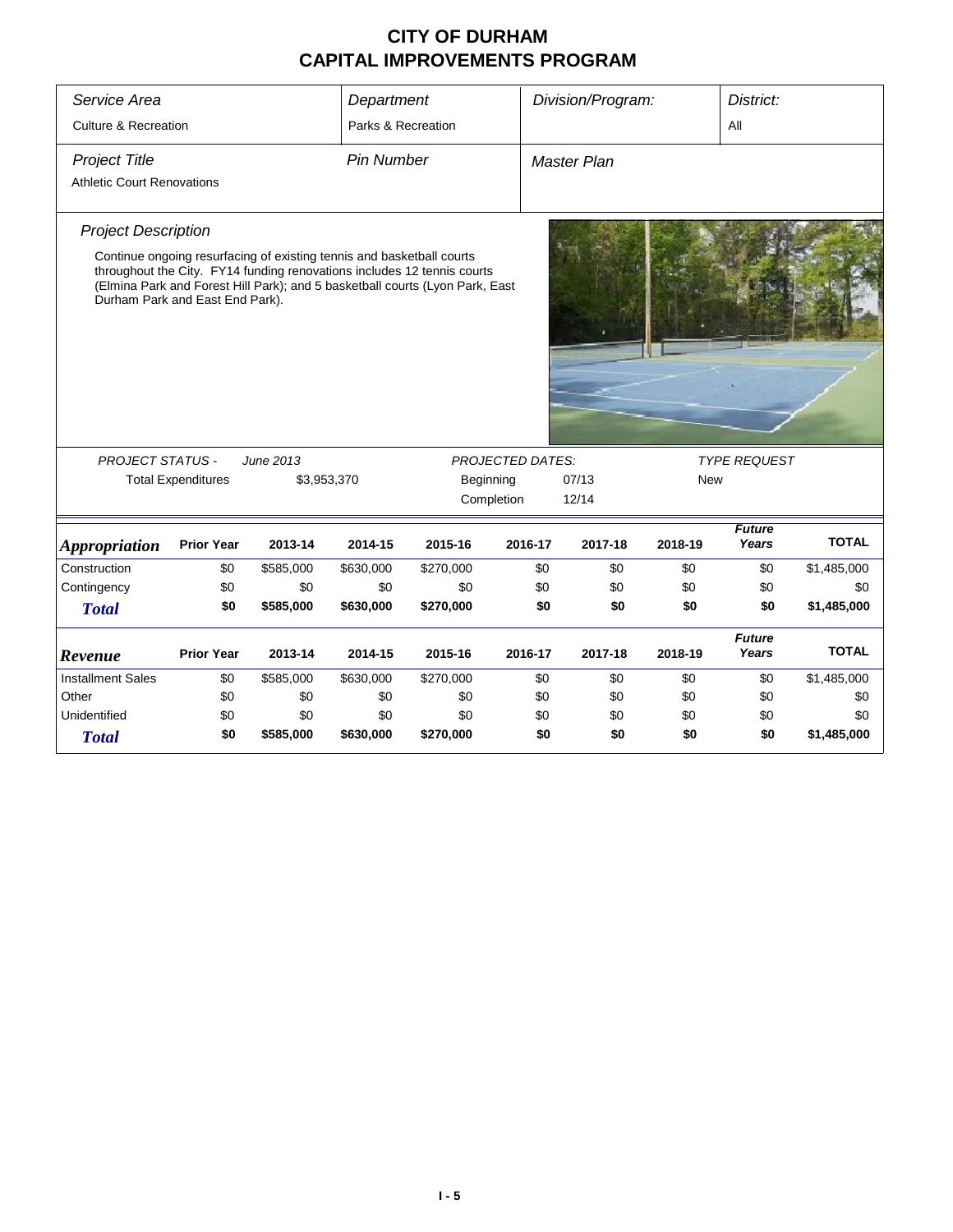| Service Area                                      |                           |                                                                         | Department              |                                                                                                                                                                                                                                                                                                             |         | Division/Program:                                       |         | District:              |              |  |
|---------------------------------------------------|---------------------------|-------------------------------------------------------------------------|-------------------------|-------------------------------------------------------------------------------------------------------------------------------------------------------------------------------------------------------------------------------------------------------------------------------------------------------------|---------|---------------------------------------------------------|---------|------------------------|--------------|--|
| <b>Culture &amp; Recreation</b>                   |                           |                                                                         | <b>General Services</b> |                                                                                                                                                                                                                                                                                                             |         | Development                                             |         | 4                      |              |  |
| <b>Project Title</b>                              |                           |                                                                         | <b>Pin Number</b>       |                                                                                                                                                                                                                                                                                                             |         | <b>Master Plan</b>                                      |         |                        |              |  |
| Campus Hills Park / I.R. Holmes Center<br>Upgrade |                           |                                                                         | 0830-14-24-3928         |                                                                                                                                                                                                                                                                                                             |         | Parks & Recreation Facilities Master Plan               |         |                        |              |  |
| <b>Project Description</b>                        |                           |                                                                         |                         |                                                                                                                                                                                                                                                                                                             |         |                                                         |         |                        |              |  |
|                                                   |                           | center. Additional repairs would include glass block wall construction, |                         | This project upgrades the 36-acre Campus Hills Park and the IR Holmes<br>Recreation Center. Repairs include site lighting, asphalt paving, fencing,<br>playground and safety surfacing, and major rehabilitation of the recreation<br>additional HVAC equipment and improved site work for drainage issues. |         |                                                         |         |                        |              |  |
|                                                   |                           |                                                                         |                         |                                                                                                                                                                                                                                                                                                             |         |                                                         |         |                        |              |  |
| <b>PROJECT STATUS -</b>                           |                           | June 2013                                                               |                         |                                                                                                                                                                                                                                                                                                             |         | PROJECTED DATES:<br><b>TYPE REQUEST</b><br>Continuation |         |                        |              |  |
|                                                   | <b>Total Expenditures</b> | \$646,608                                                               |                         | Beginning                                                                                                                                                                                                                                                                                                   |         | 07/04                                                   |         |                        |              |  |
|                                                   |                           |                                                                         |                         | Completion                                                                                                                                                                                                                                                                                                  |         | 12/13                                                   |         |                        |              |  |
|                                                   |                           |                                                                         |                         |                                                                                                                                                                                                                                                                                                             |         |                                                         |         | <b>Future</b>          |              |  |
| <i><b>Appropriation</b></i>                       | <b>Prior Year</b>         | 2013-14                                                                 | 2014-15                 | 2015-16                                                                                                                                                                                                                                                                                                     | 2016-17 | 2017-18                                                 | 2018-19 | Years                  | <b>TOTAL</b> |  |
| Planning/Design                                   | \$0                       | \$0                                                                     | \$0                     | \$0                                                                                                                                                                                                                                                                                                         | \$0     | \$0                                                     | \$0     | \$0                    | \$0          |  |
| Construction                                      | \$655,595                 | \$0                                                                     | \$0                     | \$0                                                                                                                                                                                                                                                                                                         | \$0     | \$0                                                     | \$0     | \$0                    | \$655,595    |  |
| Contingency                                       | \$0                       | \$0                                                                     | \$0                     | \$0                                                                                                                                                                                                                                                                                                         | \$0     | \$0                                                     | \$0     | \$0                    | \$0          |  |
| <b>Total</b>                                      | \$655,595                 | \$0                                                                     | \$0                     | \$0                                                                                                                                                                                                                                                                                                         | \$0     | \$0                                                     | \$0     | \$0                    | \$655,595    |  |
| Revenue                                           | <b>Prior Year</b>         | 2013-14                                                                 | 2014-15                 | 2015-16                                                                                                                                                                                                                                                                                                     | 2016-17 | 2017-18                                                 | 2018-19 | <b>Future</b><br>Years | <b>TOTAL</b> |  |
| Pay-As-You-Go                                     | \$0                       | \$0                                                                     | \$0                     | \$0                                                                                                                                                                                                                                                                                                         | \$0     | \$0                                                     | \$0     | \$0                    | \$0          |  |
| <b>GOB Authorized</b>                             | \$477,000                 | \$0                                                                     | \$0                     | \$0                                                                                                                                                                                                                                                                                                         | \$0     | \$0                                                     | \$0     | \$0                    | \$477,000    |  |
| <b>GOB Unauthorize</b>                            | \$0                       | \$0                                                                     | \$0                     | \$0                                                                                                                                                                                                                                                                                                         | \$0     | \$0                                                     | \$0     | \$0                    | \$0          |  |
| Rev Authorized                                    | \$0                       | \$0                                                                     | \$0                     | \$0                                                                                                                                                                                                                                                                                                         | \$0     | \$0                                                     | \$0     | \$0                    | \$0          |  |
| <b>Rev Unauthorized</b>                           | \$0                       | \$0                                                                     | \$0                     | \$0                                                                                                                                                                                                                                                                                                         | \$0     | \$0                                                     | \$0     | \$0                    | \$0          |  |
| <b>Installment Sales</b>                          | \$0                       | \$0                                                                     | \$0                     | \$0                                                                                                                                                                                                                                                                                                         | \$0     | \$0                                                     | \$0     | \$0                    | \$0          |  |
| <b>Impact Fees</b>                                | \$48,195                  | \$0                                                                     | \$0                     | \$0                                                                                                                                                                                                                                                                                                         | \$0     | \$0                                                     | \$0     | \$0                    | \$48,195     |  |
| Intergovernmental                                 | \$130,400                 | \$0                                                                     | \$0                     | \$0                                                                                                                                                                                                                                                                                                         | \$0     | \$0                                                     | \$0     | \$0                    | \$130,400    |  |
| Other                                             | \$0                       | \$0                                                                     | \$0                     | \$0                                                                                                                                                                                                                                                                                                         | \$0     | \$0                                                     | \$0     | \$0                    | \$0          |  |
| Unidentified                                      | \$0                       | \$0                                                                     | \$0                     | \$0                                                                                                                                                                                                                                                                                                         | \$0     | \$0                                                     | \$0     | \$0                    | \$0          |  |
| <b>Total</b>                                      | \$655,595                 | \$0                                                                     | \$0                     | \$0                                                                                                                                                                                                                                                                                                         | \$0     | \$0                                                     | \$0     | \$0                    | \$655,595    |  |
| <b>Operating</b>                                  | <b>Prior Year</b>         | 2013-14                                                                 | 2014-15                 | 2015-16                                                                                                                                                                                                                                                                                                     | 2016-17 | 2017-18                                                 | 2018-19 | <b>Future</b><br>Years | <b>TOTAL</b> |  |
| <b>Capital Outlay</b>                             | \$0                       | \$0                                                                     | \$0                     | \$0                                                                                                                                                                                                                                                                                                         | \$0     | \$0                                                     | \$0     | \$0                    | \$0          |  |
| Maint/Operations                                  | \$6,500                   | \$0                                                                     | \$0                     | \$0                                                                                                                                                                                                                                                                                                         | \$0     | \$0                                                     | \$0     | \$0                    | \$6,500      |  |
| Personnel                                         | \$62,000                  | \$0                                                                     | \$0                     | \$0                                                                                                                                                                                                                                                                                                         | \$0     | \$0                                                     | \$0     | \$0                    | \$62,000     |  |
| <b>Total</b>                                      | \$68,500                  | \$0                                                                     | \$0                     | \$0                                                                                                                                                                                                                                                                                                         | \$0     | \$0                                                     | \$0     | \$0                    | \$68,500     |  |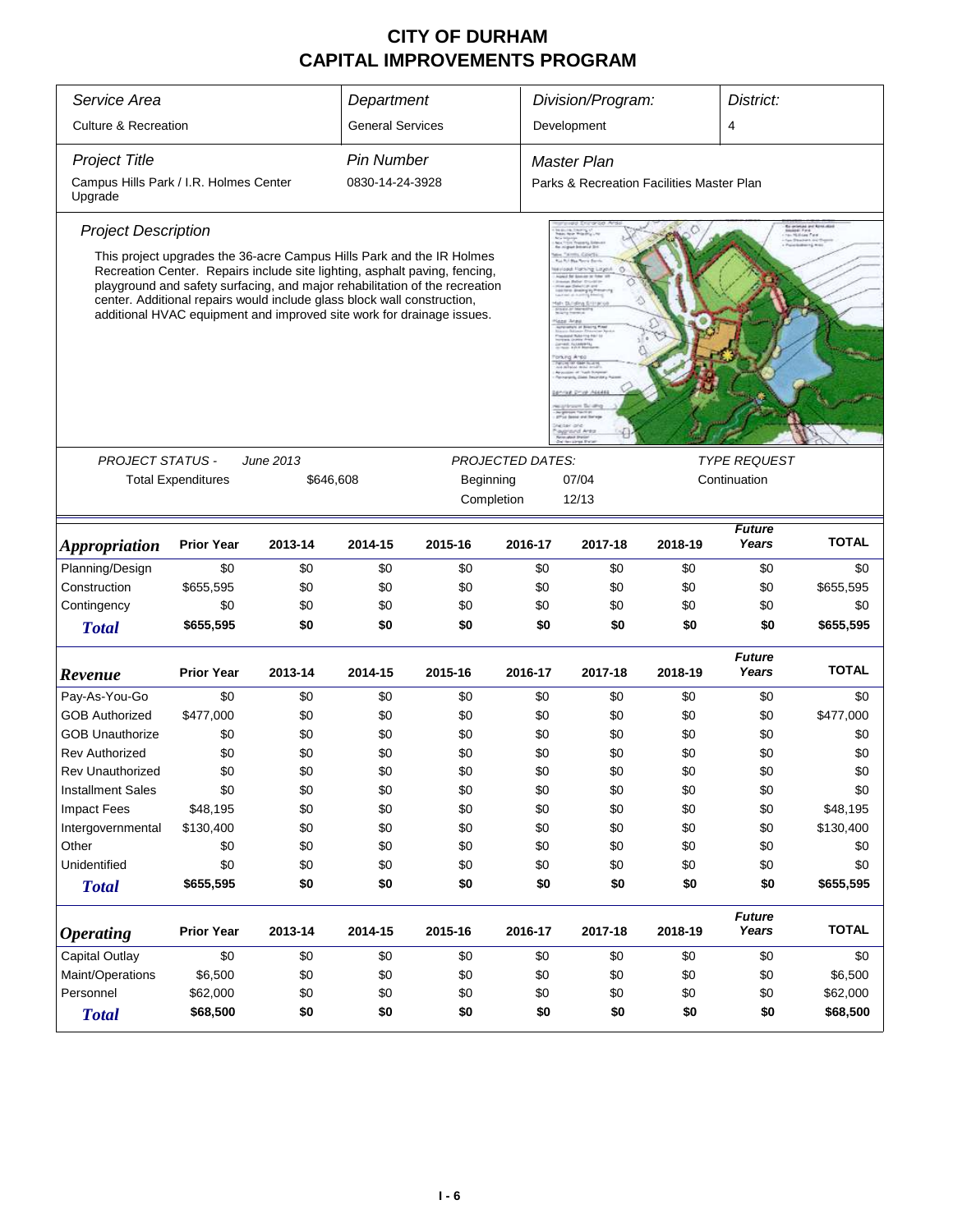| Service Area                    |                                                                |           |                         | Division/Program:<br>District:<br>Department |                  |                       |         |                        |              |
|---------------------------------|----------------------------------------------------------------|-----------|-------------------------|----------------------------------------------|------------------|-----------------------|---------|------------------------|--------------|
| <b>Culture &amp; Recreation</b> |                                                                |           | <b>General Services</b> |                                              |                  |                       |         | 1                      |              |
| <b>Project Title</b>            |                                                                |           | <b>Pin Number</b>       |                                              |                  | Master Plan           |         |                        |              |
| CR Wood Park Upgrade            |                                                                |           | 0840-05-19-0114         |                                              |                  |                       |         |                        |              |
| <b>Project Description</b>      |                                                                |           |                         |                                              |                  |                       |         |                        |              |
|                                 | This project upgrades the park and Hayestown community center. |           |                         |                                              |                  |                       |         |                        |              |
|                                 |                                                                |           |                         |                                              |                  |                       |         |                        |              |
| PROJECT STATUS -                |                                                                | June 2013 |                         |                                              | PROJECTED DATES: |                       |         | <b>TYPE REQUEST</b>    |              |
|                                 | <b>Total Expenditures</b>                                      | \$124,764 |                         | Beginning                                    |                  | Continuation<br>07/06 |         |                        |              |
|                                 |                                                                |           |                         |                                              | Completion       | 07/13                 |         |                        |              |
| <b>Appropriation</b>            | <b>Prior Year</b>                                              | 2013-14   | 2014-15                 | 2015-16                                      | 2016-17          | 2017-18               | 2018-19 | <b>Future</b><br>Years | <b>TOTAL</b> |
| Planning/Design                 | \$32,994                                                       | \$0       | \$0                     | \$0                                          | \$0              | \$0                   | \$0     | \$0                    | \$32,994     |
| Land                            | \$0                                                            | \$0       | \$0                     | \$0                                          | \$0              | \$0                   | \$0     | \$0                    | \$0          |
| Construction                    | \$188,744                                                      | \$0       | \$0                     | \$0                                          | \$0              | \$0                   | \$0     | \$0                    | \$188,744    |
| Equip/Furnishings               | \$0                                                            | \$0       | \$0                     | \$0                                          | \$0              | \$0                   | \$0     | \$0                    | \$0          |
| Contingency                     | \$28,262                                                       | \$0       | \$0                     | \$0                                          | \$0              | \$0                   | \$0     | \$0                    | \$28,262     |
| <b>Total</b>                    | \$250,000                                                      | \$0       | \$0                     | \$0                                          | \$0              | \$0                   | \$0     | \$0                    | \$250,000    |
| Revenue                         | <b>Prior Year</b>                                              | 2013-14   | 2014-15                 | 2015-16                                      | 2016-17          | 2017-18               | 2018-19 | <b>Future</b><br>Years | <b>TOTAL</b> |
| Pay-As-You-Go                   | \$0                                                            | \$0       | \$0                     | \$0                                          | \$0              | \$0                   | \$0     | \$0                    | \$0          |
| <b>GOB Authorized</b>           | \$250,000                                                      | \$0       | \$0                     | \$0                                          | \$0              | \$0                   | \$0     | \$0                    | \$250,000    |
| <b>GOB Unauthorize</b>          | \$0                                                            | \$0       | \$0                     | \$0                                          | \$0              | \$0                   | \$0     | \$0                    | \$0          |
| <b>Rev Authorized</b>           | \$0                                                            | \$0       | \$0                     | \$0                                          | \$0              | \$0                   | \$0     | \$0                    | \$0          |
| Rev Unauthorized                | \$0                                                            | \$0       | \$0                     | \$0                                          | \$0              | \$0                   | \$0     | \$0                    | \$0          |
| <b>Installment Sales</b>        | \$0                                                            | \$0       | \$0                     | \$0                                          | \$0              | \$0                   | \$0     | \$0                    | \$0          |
| Impact Fees                     | \$0                                                            | \$0       | \$0                     | \$0                                          | \$0              | \$0                   | \$0     | \$0                    | \$0          |
| Intergovernmental               | \$0                                                            | \$0       | \$0                     | \$0                                          | \$0              | \$0                   | \$0     | \$0                    | \$0          |
| Other                           | \$0                                                            | \$0       | \$0                     | \$0                                          | \$0              | \$0                   | \$0     | \$0                    | \$0          |
| Unidentified                    | \$0                                                            | \$0       | \$0                     | \$0                                          | \$0              | \$0                   | \$0     | \$0                    | \$0          |
| <b>Total</b>                    | \$250,000                                                      | \$0       | \$0                     | \$0                                          | \$0              | \$0                   | \$0     | \$0                    | \$250,000    |
| <b>Operating</b>                | <b>Prior Year</b>                                              | 2013-14   | 2014-15                 | 2015-16                                      | 2016-17          | 2017-18               | 2018-19 | <b>Future</b><br>Years | <b>TOTAL</b> |
| Capital Outlay                  | \$0                                                            | \$0       | \$0                     | \$0                                          | \$0              | \$0                   | \$0     | \$0                    | \$0          |
| Maint/Operations                | \$0                                                            | \$0       | \$0                     | \$0                                          | \$0              | \$0                   | \$0     | \$0                    | \$0          |
| Personnel                       | \$0                                                            | \$0       | \$0                     | \$0                                          | \$0              | \$0                   | \$0     | \$0                    | \$0          |
| <b>Total</b>                    | \$0                                                            | \$0       | \$0                     | \$0                                          | \$0              | \$0                   | \$0     | \$0                    | \$0          |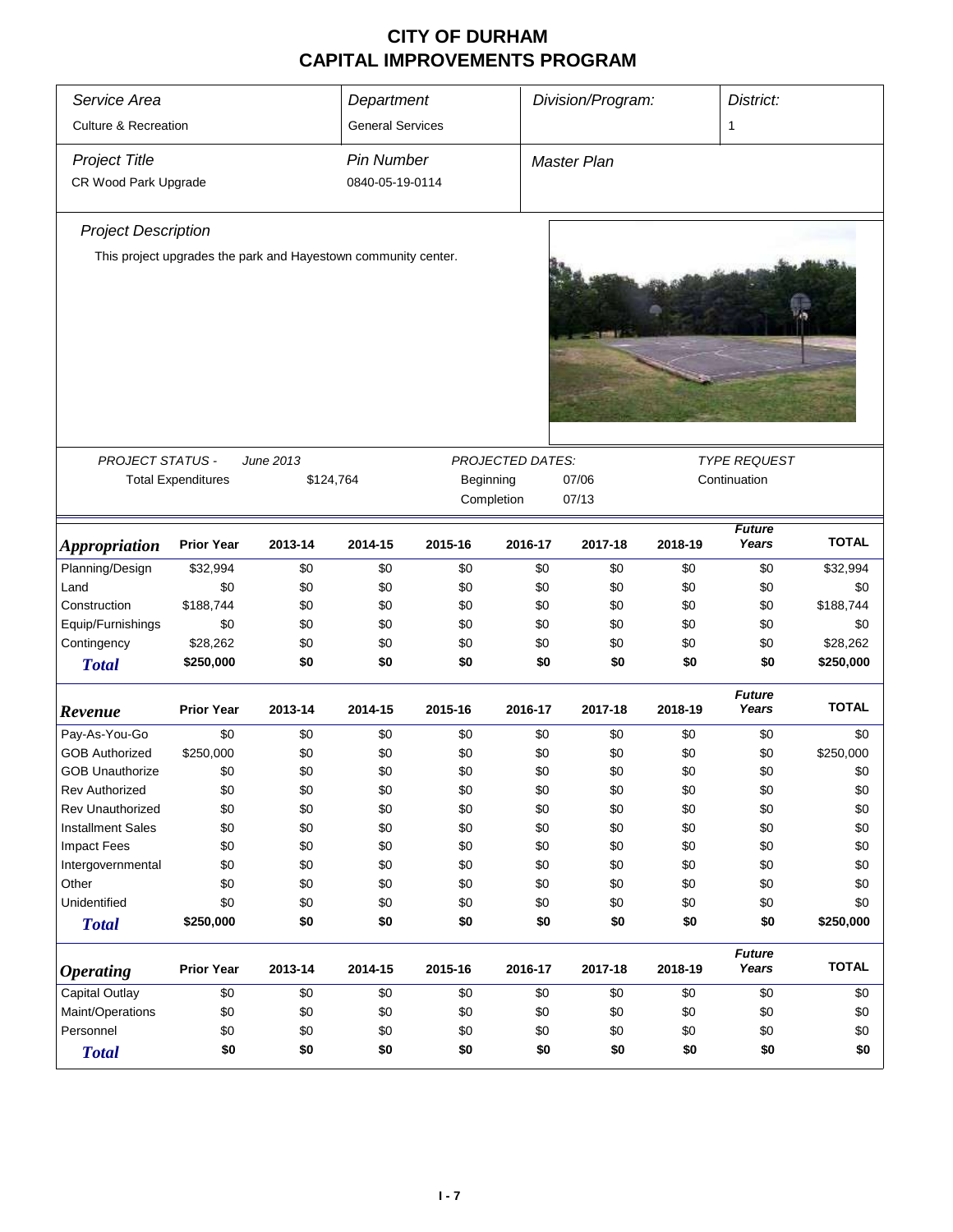| Service Area                    |                           |                                                                                                                                                          | Department         |           |                         | Division/Program:  |            | District:              |              |
|---------------------------------|---------------------------|----------------------------------------------------------------------------------------------------------------------------------------------------------|--------------------|-----------|-------------------------|--------------------|------------|------------------------|--------------|
| <b>Culture &amp; Recreation</b> |                           |                                                                                                                                                          | Parks & Recreation |           | <b>DPR</b>              |                    |            | 5                      |              |
| <b>Project Title</b>            |                           |                                                                                                                                                          | <b>Pin Number</b>  |           |                         | <b>Master Plan</b> |            |                        |              |
| Durham Armory Upgrades          |                           |                                                                                                                                                          |                    |           |                         |                    |            |                        |              |
| <b>Project Description</b>      |                           |                                                                                                                                                          |                    |           |                         |                    |            |                        |              |
|                                 |                           | Interior renovations/painting/flooring/HVAC upgrades to kitchen and<br>restrooms, to include new historically appropriate first floor doors and windows. |                    |           |                         |                    |            |                        |              |
| <b>PROJECT STATUS -</b>         |                           | June 2013                                                                                                                                                |                    |           | <b>PROJECTED DATES:</b> |                    |            | <b>TYPE REQUEST</b>    |              |
|                                 | <b>Total Expenditures</b> | \$3,953,370                                                                                                                                              |                    | Beginning |                         | 07/13              | <b>New</b> |                        |              |
|                                 |                           |                                                                                                                                                          |                    |           | Completion              | 01/14              |            |                        |              |
| <b>Appropriation</b>            | <b>Prior Year</b>         | 2013-14                                                                                                                                                  | 2014-15            | 2015-16   | 2016-17                 | 2017-18            | 2018-19    | <b>Future</b><br>Years | <b>TOTAL</b> |
| Planning/Design                 | \$0                       | \$36,000                                                                                                                                                 | \$0                | \$0       | \$0                     | \$0                | \$0        | \$0                    | \$36,000     |
| Construction                    | \$0                       | \$270,000                                                                                                                                                | \$0                | \$0       | \$0                     | \$0                | \$0        | \$0                    | \$270,000    |
| Contingency                     | \$0                       | \$34,000                                                                                                                                                 | \$0                | \$0       | \$0                     | \$0                | \$0        | \$0                    | \$34,000     |
| <b>Total</b>                    | \$0                       | \$340,000                                                                                                                                                | \$0                | \$0       | \$0                     | \$0                | \$0        | \$0                    | \$340,000    |
| Revenue                         | <b>Prior Year</b>         | 2013-14                                                                                                                                                  | 2014-15            | 2015-16   | 2016-17                 | 2017-18            | 2018-19    | <b>Future</b><br>Years | <b>TOTAL</b> |
| Other                           | \$0                       | \$340,000                                                                                                                                                | \$0                | \$0       | \$0                     | \$0                | \$0        | \$0                    | \$340,000    |
| Unidentified                    | \$0                       | \$0                                                                                                                                                      | \$0                | \$0       | \$0                     | \$0                | \$0        | \$0                    | \$0          |
| <b>Total</b>                    | \$0                       | \$340,000                                                                                                                                                | \$0                | \$0       | \$0                     | \$0                | \$0        | \$0                    | \$340,000    |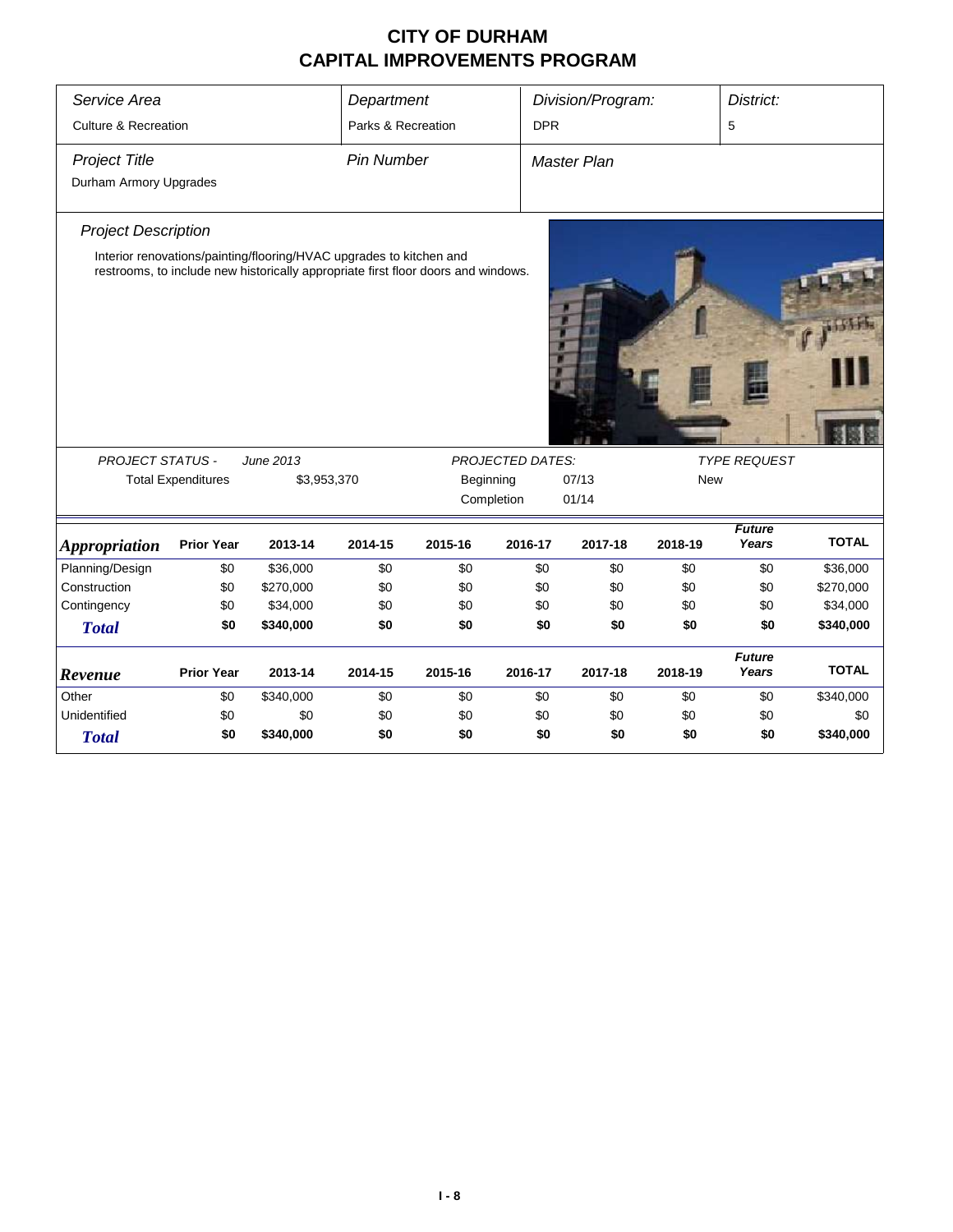| Service Area<br>Division/Program:<br>District:<br>Department |                           |                                                                                 |                         |            |                         |             |            |                        |                       |
|--------------------------------------------------------------|---------------------------|---------------------------------------------------------------------------------|-------------------------|------------|-------------------------|-------------|------------|------------------------|-----------------------|
| <b>Culture &amp; Recreation</b>                              |                           |                                                                                 | <b>General Services</b> |            |                         |             |            | 4                      |                       |
| <b>Project Title</b>                                         |                           |                                                                                 | <b>Pin Number</b>       |            |                         | Master Plan |            |                        |                       |
| Garrett Road Park Upgrade                                    |                           |                                                                                 | 0821-19-52-9071         |            |                         |             |            |                        |                       |
| <b>Project Description</b>                                   |                           |                                                                                 |                         |            |                         |             |            |                        |                       |
|                                                              |                           | This project upgrades the 7-acre Garrett Road Park, including site lighting and |                         |            |                         |             |            |                        |                       |
| resurfacing.                                                 |                           | electrical system repair/replacement, asphalt paving repair, tennis courts      |                         |            |                         |             |            |                        |                       |
|                                                              |                           |                                                                                 |                         |            |                         |             |            |                        |                       |
|                                                              |                           |                                                                                 |                         |            |                         |             |            |                        |                       |
|                                                              |                           |                                                                                 |                         |            |                         |             |            |                        |                       |
|                                                              |                           |                                                                                 |                         |            |                         |             |            |                        |                       |
|                                                              |                           |                                                                                 |                         |            |                         |             |            |                        |                       |
|                                                              |                           |                                                                                 |                         |            |                         |             |            |                        |                       |
| <b>PROJECT STATUS -</b>                                      |                           | June 2013                                                                       |                         |            | <b>PROJECTED DATES:</b> |             |            | <b>TYPE REQUEST</b>    |                       |
|                                                              | <b>Total Expenditures</b> | \$351,240                                                                       |                         | Beginning  |                         | 07/06       |            | Continuation           |                       |
|                                                              |                           |                                                                                 |                         | Completion |                         | 07/13       |            |                        |                       |
|                                                              |                           |                                                                                 |                         |            |                         |             |            | <b>Future</b>          |                       |
| <i><b>Appropriation</b></i>                                  | <b>Prior Year</b>         | 2013-14                                                                         | 2014-15                 | 2015-16    | 2016-17                 | 2017-18     | 2018-19    | Years                  | <b>TOTAL</b>          |
| Planning/Design                                              | \$102,086                 | \$0                                                                             | \$0                     | \$0        | \$0                     | \$0         | \$0        | \$0                    | \$102,086             |
| Land                                                         | \$0                       | \$0                                                                             | \$0                     | \$0        | \$0                     | \$0         | \$0        | \$0                    | \$0                   |
| Construction                                                 | \$237,413                 | \$0                                                                             | \$0                     | \$0        | \$0                     | \$0         | \$0        | \$0                    | \$237,413             |
| Equip/Furnishings                                            | \$0                       | \$0                                                                             | \$0                     | \$0        | \$0                     | \$0         | \$0        | \$0                    | \$0                   |
| Contingency                                                  | \$86,123                  | \$0<br>\$0                                                                      | \$0<br>\$0              | \$0<br>\$0 | \$0<br>\$0              | \$0<br>\$0  | \$0<br>\$0 | \$0<br>\$0             | \$86,123<br>\$425,622 |
| <b>Total</b>                                                 | \$425,622                 |                                                                                 |                         |            |                         |             |            |                        |                       |
|                                                              |                           |                                                                                 |                         |            |                         |             |            | <b>Future</b>          | <b>TOTAL</b>          |
| Revenue                                                      | <b>Prior Year</b>         | 2013-14                                                                         | 2014-15                 | 2015-16    | 2016-17                 | 2017-18     | 2018-19    | Years                  |                       |
| Pay-As-You-Go                                                | \$0                       | \$0                                                                             | \$0                     | \$0        | \$0                     | \$0         | \$0        | \$0                    | \$0                   |
| <b>GOB Authorized</b>                                        | \$425,622                 | \$0                                                                             | \$0                     | \$0        | \$0                     | \$0         | \$0        | \$0                    | \$425,622             |
| <b>GOB Unauthorize</b>                                       | \$0                       | \$0                                                                             | \$0                     | \$0        | \$0                     | \$0         | \$0        | \$0                    | \$0                   |
| Rev Authorized                                               | \$0                       | \$0                                                                             | \$0                     | \$0        | \$0                     | \$0         | \$0        | \$0                    | \$0                   |
| Rev Unauthorized                                             | \$0                       | \$0                                                                             | \$0                     | \$0        | \$0                     | \$0         | \$0        | \$0                    | \$0                   |
| <b>Installment Sales</b>                                     | \$0                       | \$0                                                                             | \$0                     | \$0        | \$0                     | \$0         | \$0        | \$0                    | \$0                   |
| <b>Impact Fees</b>                                           | \$0                       | \$0                                                                             | \$0                     | \$0        | \$0                     | \$0         | \$0        | \$0                    | \$0                   |
| Intergovernmental                                            | \$0                       | \$0                                                                             | \$0                     | \$0        | \$0                     | \$0         | \$0        | \$0                    | \$0                   |
| Other                                                        | \$0                       | \$0                                                                             | \$0                     | \$0        | \$0                     | \$0         | \$0        | \$0                    | \$0                   |
| <b>Total</b>                                                 | \$425,622                 | \$0                                                                             | \$0                     | \$0        | \$0                     | \$0         | \$0        | \$0                    | \$425,622             |
| <b>Operating</b>                                             | <b>Prior Year</b>         | 2013-14                                                                         | 2014-15                 | 2015-16    | 2016-17                 | 2017-18     | 2018-19    | <b>Future</b><br>Years | <b>TOTAL</b>          |
| Capital Outlay                                               | \$0                       | \$0                                                                             | \$0                     | \$0        | \$0                     | \$0         | \$0        | \$0                    | \$0                   |
| Maint/Operations                                             | \$0                       | \$0                                                                             | \$0                     | \$0        | \$0                     | \$0         | \$0        | \$0                    | \$0                   |
| Personnel                                                    | \$0                       | \$0                                                                             | \$0                     | \$0        | \$0                     | \$0         | \$0        | \$0                    | \$0                   |
| <b>Total</b>                                                 | \$0                       | \$0                                                                             | \$0                     | \$0        | \$0                     | \$0         | \$0        | \$0                    | \$0                   |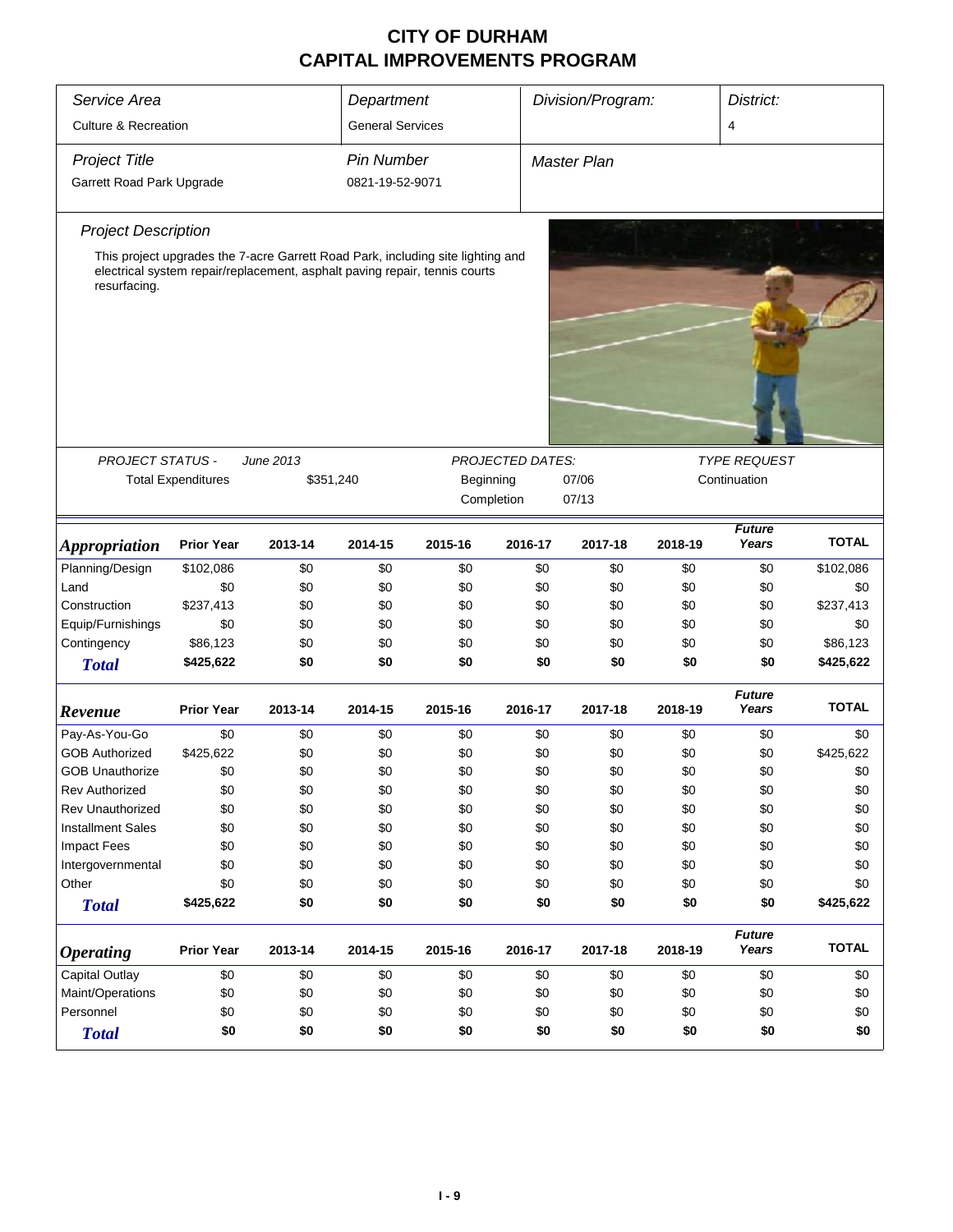| Service Area                    | Department                                                                                                                                                                                                                                                                                                                                                                                                                                                                           |             |                         | Division/Program: |                         | District:                                  |         |                        |              |
|---------------------------------|--------------------------------------------------------------------------------------------------------------------------------------------------------------------------------------------------------------------------------------------------------------------------------------------------------------------------------------------------------------------------------------------------------------------------------------------------------------------------------------|-------------|-------------------------|-------------------|-------------------------|--------------------------------------------|---------|------------------------|--------------|
| <b>Culture &amp; Recreation</b> |                                                                                                                                                                                                                                                                                                                                                                                                                                                                                      |             | <b>General Services</b> |                   |                         | Park Planning                              |         | 3                      |              |
| <b>Project Title</b>            |                                                                                                                                                                                                                                                                                                                                                                                                                                                                                      |             | <b>Pin Number</b>       |                   |                         | <b>Master Plan</b>                         |         |                        |              |
| Leigh Farm Park, Phase I & II   |                                                                                                                                                                                                                                                                                                                                                                                                                                                                                      |             | 0709-04-41-7387         |                   |                         | Parks and Recreation Master Plan 2003-2013 |         |                        |              |
| <b>Project Description</b>      |                                                                                                                                                                                                                                                                                                                                                                                                                                                                                      |             |                         |                   |                         |                                            |         |                        |              |
| the Tobacco Barn.               | Phase 1 of this project funds the restoration of the National Register property<br>at Leigh Farm Park; Phase 2 will include refurbishing the 1832 house and<br>buildings as a visitor and educational center, bringing parking and water/sewer<br>to the site, and adding recreational amenities. Renovations to existing<br>structures will include: The Leigh House, Slave Houses 1 & 2, The Dairy, The<br>Carriage, Smoke, Pump, and Pack Houses; along with major renovations to |             |                         |                   |                         |                                            |         |                        |              |
| <b>PROJECT STATUS -</b>         |                                                                                                                                                                                                                                                                                                                                                                                                                                                                                      | June 2013   |                         |                   | <b>PROJECTED DATES:</b> |                                            |         | <b>TYPE REQUEST</b>    |              |
|                                 | <b>Total Expenditures</b>                                                                                                                                                                                                                                                                                                                                                                                                                                                            | \$1,414,333 |                         | Beginning         |                         | 06/07<br>Continuation                      |         |                        |              |
|                                 |                                                                                                                                                                                                                                                                                                                                                                                                                                                                                      |             |                         |                   | Completion              | 06/13                                      |         |                        |              |
| <i><b>Appropriation</b></i>     | <b>Prior Year</b>                                                                                                                                                                                                                                                                                                                                                                                                                                                                    | 2013-14     | 2014-15                 | 2015-16           | 2016-17                 | 2017-18                                    | 2018-19 | <b>Future</b><br>Years | <b>TOTAL</b> |
| Planning/Design                 | \$200,483                                                                                                                                                                                                                                                                                                                                                                                                                                                                            | \$0         | \$0                     | \$0               | \$0                     | \$0                                        | \$0     | \$0                    | \$200,483    |
| Land                            | \$200,000                                                                                                                                                                                                                                                                                                                                                                                                                                                                            | \$0         | \$0                     | \$0               | \$0                     | \$0                                        | \$0     | \$0                    | \$200,000    |
| Construction                    | \$1,038,921                                                                                                                                                                                                                                                                                                                                                                                                                                                                          | \$0         | \$0                     | \$0               | \$0                     | \$0                                        | \$0     | \$0                    | \$1,038,921  |
| Equip/Furnishings               | \$0                                                                                                                                                                                                                                                                                                                                                                                                                                                                                  | \$0         | \$0                     | \$0               | \$0                     | \$0                                        | \$0     | \$0                    | \$0          |
| Contingency                     | \$61,550                                                                                                                                                                                                                                                                                                                                                                                                                                                                             | \$0         | \$0                     | \$0               | \$0                     | \$0                                        | \$0     | \$0                    | \$61,550     |
| <b>Total</b>                    | \$1,500,954                                                                                                                                                                                                                                                                                                                                                                                                                                                                          | \$0         | \$0                     | \$0               | \$0                     | \$0                                        | \$0     | \$0                    | \$1,500,954  |
| Revenue                         | <b>Prior Year</b>                                                                                                                                                                                                                                                                                                                                                                                                                                                                    | 2013-14     | 2014-15                 | 2015-16           | 2016-17                 | 2017-18                                    | 2018-19 | <b>Future</b><br>Years | <b>TOTAL</b> |
| Pay-As-You-Go                   | \$0                                                                                                                                                                                                                                                                                                                                                                                                                                                                                  | \$0         | \$0                     | \$0               | \$0                     | \$0                                        | \$0     | \$0                    | \$0          |
| <b>GOB Authorized</b>           | \$300,000                                                                                                                                                                                                                                                                                                                                                                                                                                                                            | \$0         | \$0                     | \$0               | \$0                     | \$0                                        | \$0     | \$0                    | \$300,000    |
| <b>GOB Unauthorize</b>          | \$0                                                                                                                                                                                                                                                                                                                                                                                                                                                                                  | \$0         | \$0                     | \$0               | \$0                     | \$0                                        | \$0     | \$0                    | \$0          |
| Rev Authorized                  | \$0                                                                                                                                                                                                                                                                                                                                                                                                                                                                                  | \$0         | \$0                     | \$0               | \$0                     | \$0                                        | \$0     | \$0                    | \$0          |
| Rev Unauthorized                | \$0                                                                                                                                                                                                                                                                                                                                                                                                                                                                                  | \$0         | \$0                     | \$0               | \$0                     | \$0                                        | \$0     | \$0                    | \$0          |
| <b>Installment Sales</b>        | \$202,094                                                                                                                                                                                                                                                                                                                                                                                                                                                                            | \$0         | \$0                     | \$0               | \$0                     | \$0                                        | \$0     | \$0                    | \$202,094    |
| <b>Impact Fees</b>              | \$798,860                                                                                                                                                                                                                                                                                                                                                                                                                                                                            | \$0         | \$0                     | \$0               | \$0                     | \$0                                        | \$0     | \$0                    | \$798,860    |
| Intergovernmental               | \$0                                                                                                                                                                                                                                                                                                                                                                                                                                                                                  | \$0         | \$0                     | \$0               | \$0                     | \$0                                        | \$0     | \$0                    | \$0          |
| Other                           | \$200,000                                                                                                                                                                                                                                                                                                                                                                                                                                                                            | \$0         | \$0                     | \$0               | \$0                     | \$0                                        | \$0     | \$0                    | \$200,000    |
| Unidentified                    | \$0                                                                                                                                                                                                                                                                                                                                                                                                                                                                                  | \$0         | \$0                     | \$0               | \$0                     | \$0                                        | \$0     | \$0                    | \$0          |
| <b>Total</b>                    | \$1,500,954                                                                                                                                                                                                                                                                                                                                                                                                                                                                          | \$0         | \$0                     | \$0               | \$0                     | \$0                                        | \$0     | \$0                    | \$1,500,954  |
| <b>Operating</b>                | <b>Prior Year</b>                                                                                                                                                                                                                                                                                                                                                                                                                                                                    | 2013-14     | 2014-15                 | 2015-16           | 2016-17                 | 2017-18                                    | 2018-19 | <b>Future</b><br>Years | <b>TOTAL</b> |
| Capital Outlay                  | \$0                                                                                                                                                                                                                                                                                                                                                                                                                                                                                  | \$0         | \$0                     | \$0               | \$55,000                | \$55,000                                   | \$0     | \$0                    | \$110,000    |
| Maint/Operations                | \$0                                                                                                                                                                                                                                                                                                                                                                                                                                                                                  | \$1,000     | \$12,000                | \$18,000          | \$19,000                | \$20,000                                   | \$0     | \$0                    | \$70,000     |
| Personnel                       | \$0                                                                                                                                                                                                                                                                                                                                                                                                                                                                                  | \$5,000     | \$40,000                | \$43,000          | \$48,000                | \$50,000                                   | \$0     | \$0                    | \$186,000    |
| <b>Total</b>                    | \$0                                                                                                                                                                                                                                                                                                                                                                                                                                                                                  | \$6,000     | \$52,000                | \$61,000          | \$122,000               | \$125,000                                  | \$0     | \$0                    | \$366,000    |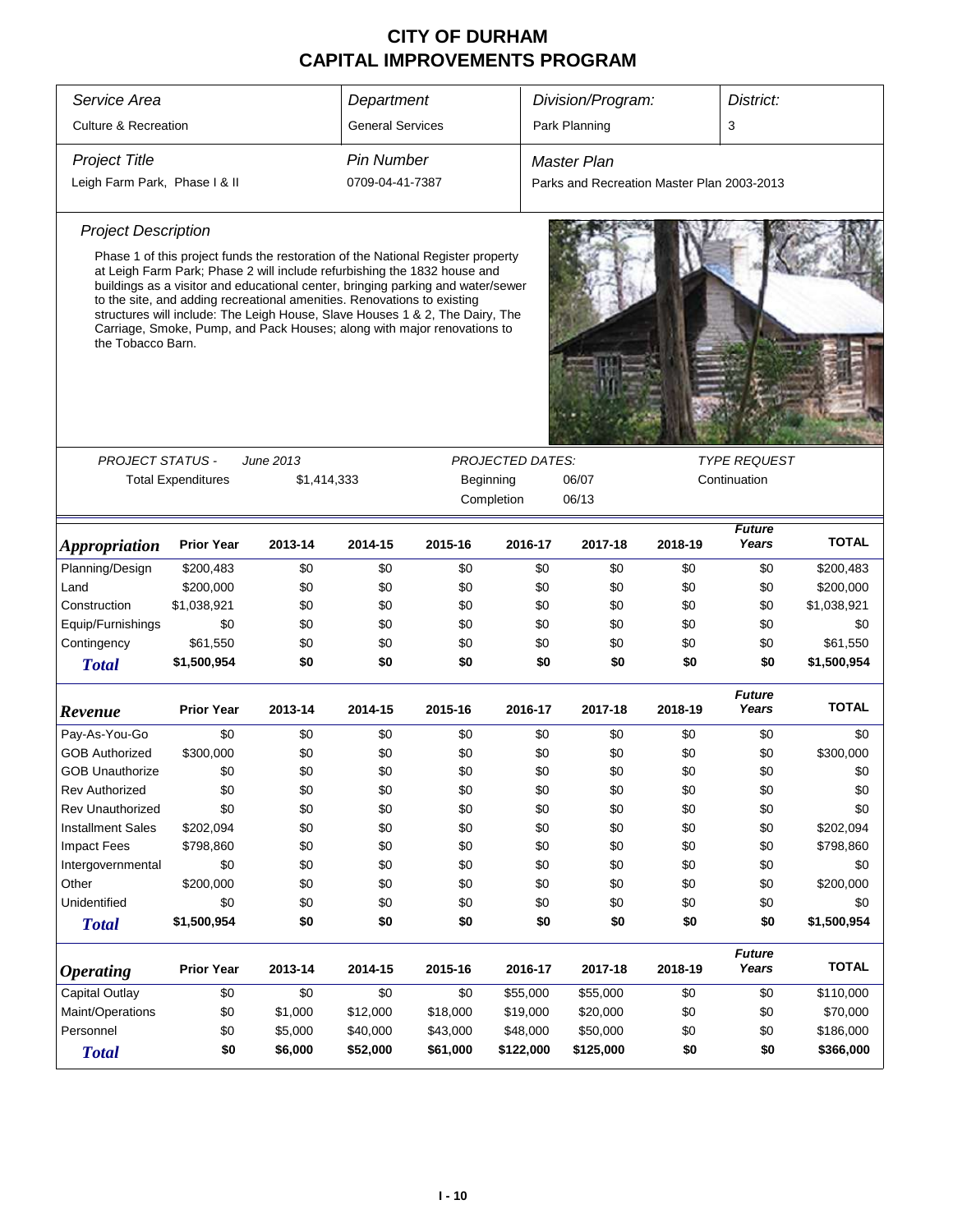|                                 |                                                                                                                                                          |             |                         |                                                                                  | Division/Program:       |                                           |         |                        |              |
|---------------------------------|----------------------------------------------------------------------------------------------------------------------------------------------------------|-------------|-------------------------|----------------------------------------------------------------------------------|-------------------------|-------------------------------------------|---------|------------------------|--------------|
| Service Area                    |                                                                                                                                                          |             | Department              |                                                                                  |                         |                                           |         | District:              |              |
| <b>Culture &amp; Recreation</b> |                                                                                                                                                          |             | <b>General Services</b> |                                                                                  |                         | Development                               |         | All                    |              |
| <b>Project Title</b>            |                                                                                                                                                          |             | <b>Pin Number</b>       |                                                                                  |                         | Master Plan                               |         |                        |              |
| <b>Park Renovations</b>         |                                                                                                                                                          |             |                         |                                                                                  |                         | Parks & Recreation Facilities Master Plan |         |                        |              |
| <b>Project Description</b>      |                                                                                                                                                          |             |                         |                                                                                  |                         |                                           |         |                        |              |
|                                 |                                                                                                                                                          |             |                         | Park renovations are currently in progress to bring parks up to level-of-service |                         |                                           |         |                        |              |
| Boundaries.                     | or safety standards. Parks include but are not limited to Campus Hills, Duke,<br>East End, Cook Road, Forest Hills, Northgate, Rock Quarry, and Southern |             |                         |                                                                                  |                         |                                           |         |                        |              |
|                                 |                                                                                                                                                          |             |                         |                                                                                  |                         |                                           |         |                        |              |
|                                 |                                                                                                                                                          |             |                         |                                                                                  |                         |                                           |         |                        |              |
|                                 |                                                                                                                                                          |             |                         |                                                                                  |                         |                                           |         |                        |              |
| <b>PROJECT STATUS -</b>         |                                                                                                                                                          | June 2013   |                         |                                                                                  | <b>PROJECTED DATES:</b> |                                           |         | <b>TYPE REQUEST</b>    |              |
|                                 | <b>Total Expenditures</b>                                                                                                                                | \$1,143,762 |                         | Beginning                                                                        |                         | 07/04                                     |         |                        |              |
|                                 |                                                                                                                                                          |             |                         | Completion                                                                       |                         | 06/13                                     |         |                        |              |
| <i><b>Appropriation</b></i>     | <b>Prior Year</b>                                                                                                                                        | 2013-14     | 2014-15                 | 2015-16                                                                          | 2016-17                 | 2017-18                                   | 2018-19 | <b>Future</b><br>Years | <b>TOTAL</b> |
| Planning/Design                 | \$1,075,127                                                                                                                                              | \$0         | \$0                     | \$0                                                                              | \$0                     | \$0                                       | \$0     | \$0                    | \$1,075,127  |
| Land                            | \$0                                                                                                                                                      | \$0         | \$0                     | \$0                                                                              | \$0                     | \$0                                       | \$0     | \$0                    | \$0          |
| Construction                    | \$137,167                                                                                                                                                | \$0         | \$0                     | \$0                                                                              | \$0                     | \$0                                       | \$0     | \$0                    | \$137,167    |
| Equip/Furnishings               | \$9,996                                                                                                                                                  | \$0         | \$0                     | \$0                                                                              | \$0                     | \$0                                       | \$0     | \$0                    | \$9,996      |
| Contingency                     | \$20,999                                                                                                                                                 | \$0         | \$0                     | \$0                                                                              | \$0                     | \$0                                       | \$0     | \$0                    | \$20,999     |
| <b>Total</b>                    | \$1,243,289                                                                                                                                              | \$0         | \$0                     | \$0                                                                              | \$0                     | \$0                                       | \$0     | \$0                    | \$1,243,289  |
| Revenue                         | <b>Prior Year</b>                                                                                                                                        | 2013-14     | 2014-15                 | 2015-16                                                                          | 2016-17                 | 2017-18                                   | 2018-19 | <b>Future</b><br>Years | <b>TOTAL</b> |
| Pay-As-You-Go                   | \$0                                                                                                                                                      | \$0         | \$0                     | \$0                                                                              | \$0                     | \$0                                       | \$0     | \$0                    | \$0          |
| <b>GOB Authorized</b>           | \$480,890                                                                                                                                                | \$0         | \$0                     | \$0                                                                              | \$0                     | \$0                                       | \$0     | \$0                    | \$480,890    |
| <b>GOB Unauthorize</b>          | \$0                                                                                                                                                      | \$0         | \$0                     | \$0                                                                              | \$0                     | \$0                                       | \$0     | \$0                    | \$0          |
| <b>Rev Authorized</b>           | \$0                                                                                                                                                      | \$0         | \$0                     | \$0                                                                              | \$0                     | \$0                                       | \$0     | \$0                    | \$0          |
| Rev Unauthorized                | \$0                                                                                                                                                      | \$0         | \$0                     | \$0                                                                              | \$0                     | \$0                                       | \$0     | \$0                    | \$0          |
| <b>Installment Sales</b>        | \$0                                                                                                                                                      | \$0         | \$0                     | \$0                                                                              | \$0                     | \$0                                       | \$0     | \$0                    | \$0          |
| <b>Impact Fees</b>              | \$241,000                                                                                                                                                | \$0         | \$0                     | \$0                                                                              | \$0                     | \$0                                       | \$0     | \$0                    | \$241,000    |
| Intergovernmental               | \$422,589                                                                                                                                                | \$0         | \$0                     | \$0                                                                              | \$0                     | \$0                                       | \$0     | \$0                    | \$422,589    |
| Other                           | \$98,810                                                                                                                                                 | \$0         | \$0                     | \$0                                                                              | \$0                     | \$0                                       | \$0     | \$0                    | \$98,810     |
| Unidentified                    | \$0                                                                                                                                                      | \$0         | \$0                     | \$0                                                                              | \$0                     | \$0                                       | \$0     | \$0                    | \$0          |
| <b>Total</b>                    | \$1,243,289                                                                                                                                              | \$0         | \$0                     | \$0                                                                              | \$0                     | \$0                                       | \$0     | \$0                    | \$1,243,289  |
| <b>Operating</b>                | <b>Prior Year</b>                                                                                                                                        | 2013-14     | 2014-15                 | 2015-16                                                                          | 2016-17                 | 2017-18                                   | 2018-19 | <b>Future</b><br>Years | <b>TOTAL</b> |
| <b>Capital Outlay</b>           | \$0                                                                                                                                                      | \$0         | \$0                     | \$0                                                                              | \$0                     | \$0                                       | \$0     | \$0                    | \$0          |
| Maint/Operations                | \$51,000                                                                                                                                                 | \$0         | \$0                     | \$0                                                                              | \$0                     | \$0                                       | \$0     | \$0                    | \$51,000     |
| Personnel                       | \$0                                                                                                                                                      | \$0         | \$0                     | \$0                                                                              | \$0                     | \$0                                       | \$0     | \$0                    | \$0          |
| <b>Total</b>                    | \$51,000                                                                                                                                                 | \$0         | \$0                     | \$0                                                                              | \$0                     | \$0                                       | \$0     | \$0                    | \$51,000     |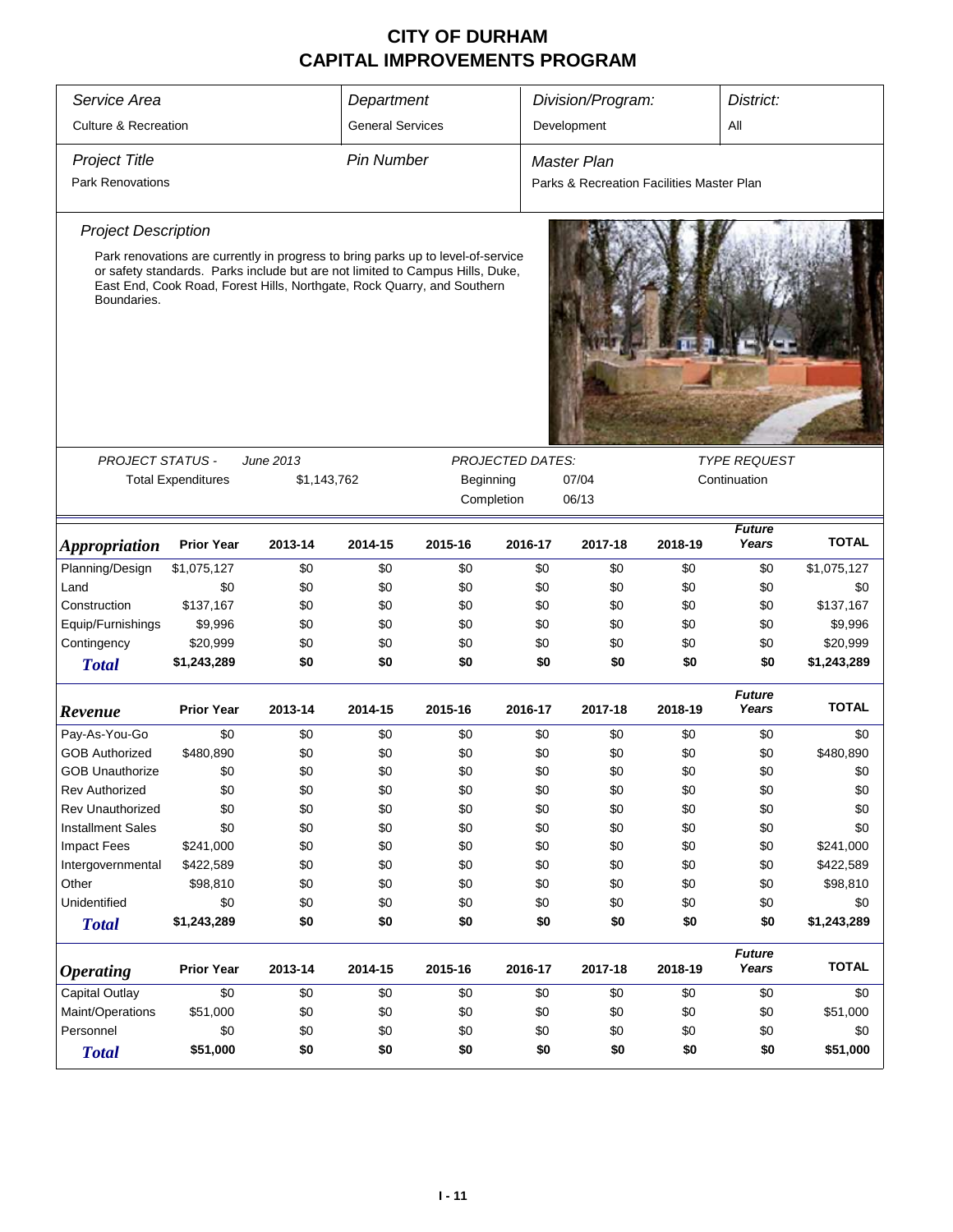| Service Area                    |                                           |           | Department        |                                                                                   |         | Division/Program:                              |              | District:              |              |  |
|---------------------------------|-------------------------------------------|-----------|-------------------|-----------------------------------------------------------------------------------|---------|------------------------------------------------|--------------|------------------------|--------------|--|
| <b>Culture &amp; Recreation</b> |                                           |           |                   | Economic & Workforce Devel                                                        |         |                                                |              | All                    |              |  |
| <b>Project Title</b>            |                                           |           | <b>Pin Number</b> |                                                                                   |         | <b>Master Plan</b>                             |              |                        |              |  |
| Public Art Fund                 |                                           |           |                   |                                                                                   |         |                                                |              |                        |              |  |
| <b>Project Description</b>      |                                           |           |                   |                                                                                   |         |                                                |              |                        |              |  |
|                                 | funding is appropriated for this purpose. |           |                   | Establishes a project to fund city public art. Annually, a portion of CIP project |         |                                                |              |                        |              |  |
| <b>PROJECT STATUS -</b>         |                                           | June 2013 |                   |                                                                                   |         | <b>PROJECTED DATES:</b><br><b>TYPE REQUEST</b> |              |                        |              |  |
|                                 | <b>Total Expenditures</b>                 |           | \$0               | Beginning                                                                         |         | 11/12                                          | Continuation |                        |              |  |
|                                 |                                           |           |                   | Completion                                                                        |         | 05/24                                          |              |                        |              |  |
| <i><b>Appropriation</b></i>     | <b>Prior Year</b>                         | 2013-14   | 2014-15           | 2015-16                                                                           | 2016-17 | 2017-18                                        | 2018-19      | <b>Future</b><br>Years | <b>TOTAL</b> |  |
| Planning/Design                 | \$10,000                                  | \$10,000  | \$0               | \$0                                                                               | \$0     | \$0                                            | \$0          | \$0                    | \$20,000     |  |
| <b>Total</b>                    | \$10,000                                  | \$10,000  | \$0               | \$0                                                                               | \$0     | \$0                                            | \$0          | \$0                    | \$20,000     |  |
| Revenue                         | <b>Prior Year</b>                         | 2013-14   | 2014-15           | 2015-16                                                                           | 2016-17 | 2017-18                                        | 2018-19      | <b>Future</b><br>Years | <b>TOTAL</b> |  |
| Pay-As-You-Go                   | \$5,000                                   | \$5,000   | \$0               | \$0                                                                               | \$0     | \$0                                            | \$0          | \$0                    | \$10,000     |  |
| Other                           | \$5,000                                   | \$5,000   | \$0               | \$0                                                                               | \$0     | \$0                                            | \$0          | \$0                    | \$10,000     |  |
| <b>Total</b>                    | \$10,000                                  | \$10,000  | \$0               | \$0                                                                               | \$0     | \$0                                            | \$0          | \$0                    | \$20,000     |  |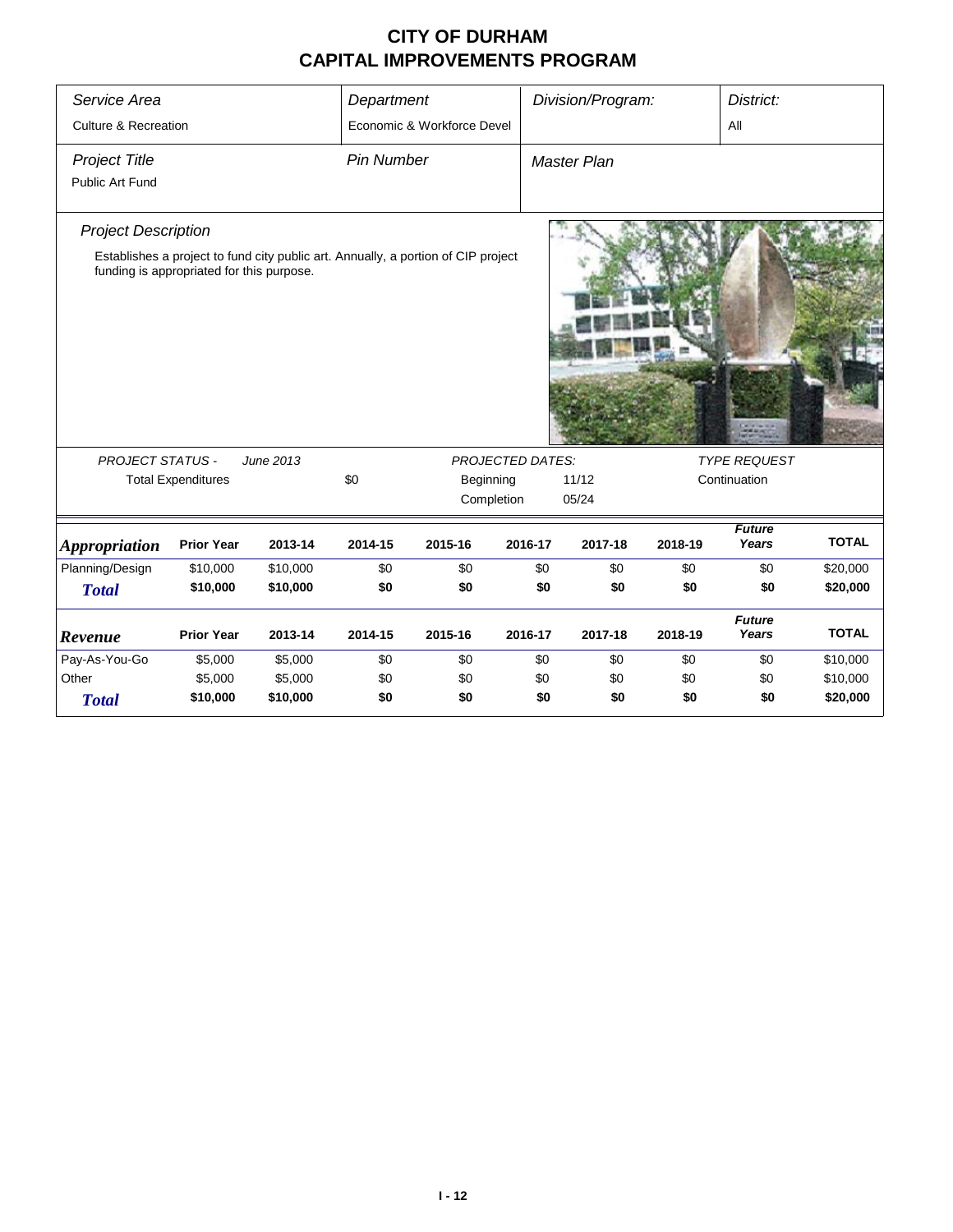| Service Area                                  |                           |                                                                        | Department         |           |                         | Division/Program:  |            | District:              |              |
|-----------------------------------------------|---------------------------|------------------------------------------------------------------------|--------------------|-----------|-------------------------|--------------------|------------|------------------------|--------------|
| <b>Culture &amp; Recreation</b>               |                           |                                                                        | Parks & Recreation |           | <b>DPR</b>              |                    |            | 2                      |              |
| <b>Project Title</b>                          |                           |                                                                        | <b>Pin Number</b>  |           |                         | <b>Master Plan</b> |            |                        |              |
| Snowhill Road Park-Athletic Field<br>Upgrades |                           |                                                                        |                    |           |                         |                    |            |                        |              |
| <b>Project Description</b>                    |                           |                                                                        |                    |           |                         |                    |            |                        |              |
|                                               |                           | This project continues ongoing field irrigation and lighting upgrades. |                    |           |                         |                    |            |                        |              |
|                                               |                           |                                                                        |                    |           |                         |                    |            |                        |              |
|                                               |                           |                                                                        |                    |           |                         |                    |            |                        |              |
|                                               |                           |                                                                        |                    |           |                         |                    |            |                        |              |
|                                               |                           |                                                                        |                    |           |                         |                    |            |                        |              |
|                                               |                           |                                                                        |                    |           |                         |                    |            |                        |              |
|                                               |                           |                                                                        |                    |           |                         |                    |            |                        |              |
|                                               |                           |                                                                        |                    |           |                         |                    |            |                        |              |
|                                               |                           |                                                                        |                    |           |                         |                    |            |                        |              |
| <b>PROJECT STATUS -</b>                       |                           | June 2013                                                              |                    |           | <b>PROJECTED DATES:</b> | 07/13              |            | <b>TYPE REQUEST</b>    |              |
|                                               | <b>Total Expenditures</b> | \$3,953,370                                                            |                    | Beginning |                         |                    | <b>New</b> |                        |              |
|                                               |                           |                                                                        |                    |           | Completion              | 12/14              |            |                        |              |
| <b>Appropriation</b>                          | <b>Prior Year</b>         | 2013-14                                                                | 2014-15            | 2015-16   | 2016-17                 | 2017-18            | 2018-19    | <b>Future</b><br>Years | <b>TOTAL</b> |
| Construction                                  | \$0                       | \$500,000                                                              | \$0                | \$0       | \$0                     | \$0                | \$0        | \$0                    | \$500,000    |
| Equip/Furnishings                             | \$0                       | \$0                                                                    | \$0                | \$0       | \$0                     | \$0                | \$0        | \$0                    | \$0          |
| Contingency                                   | \$0                       | \$50,000                                                               | \$0                | \$0       | \$0                     | \$0                | \$0        | \$0                    | \$50,000     |
| <b>Total</b>                                  | \$0                       | \$550,000                                                              | \$0                | \$0       | \$0                     | \$0                | \$0        | \$0                    | \$550,000    |
|                                               |                           |                                                                        |                    |           |                         |                    |            | <b>Future</b>          |              |
| Revenue                                       | <b>Prior Year</b>         | 2013-14                                                                | 2014-15            | 2015-16   | 2016-17                 | 2017-18            | 2018-19    | Years                  | <b>TOTAL</b> |
| <b>Installment Sales</b>                      | \$0                       | \$550,000                                                              | \$0                | \$0       | \$0                     | \$0                | \$0        | \$0                    | \$550,000    |
| Unidentified                                  | \$0                       | \$0                                                                    | \$0                | \$0       | \$0                     | \$0                | \$0        | \$0                    | \$0          |
| <b>Total</b>                                  | \$0                       | \$550,000                                                              | \$0                | \$0       | \$0                     | \$0                | \$0        | \$0                    | \$550,000    |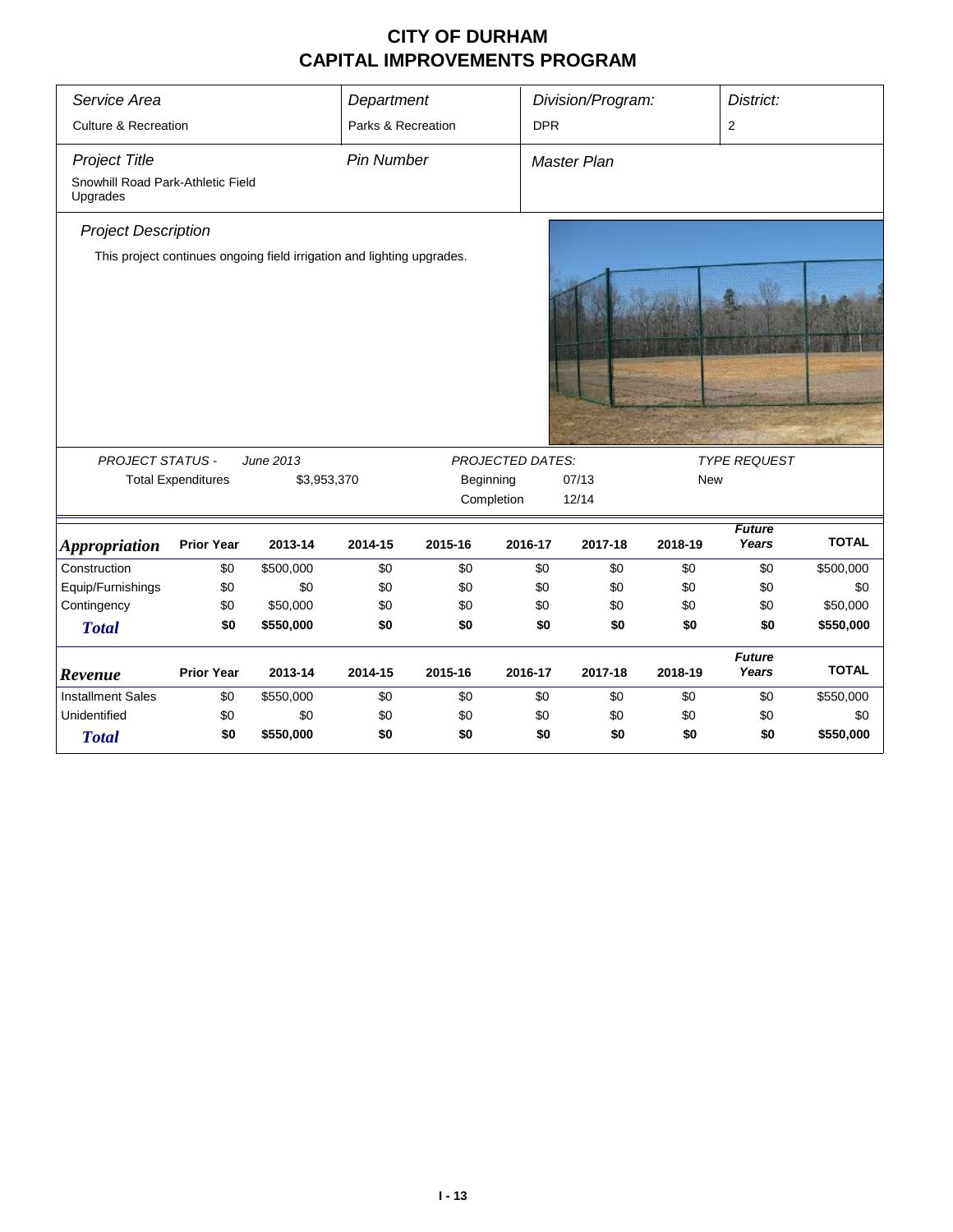| Service Area                       |                                                                                                                                                             | Department |                    |           |                  | Division/Program:                          |                | District:                           |                        |              |  |
|------------------------------------|-------------------------------------------------------------------------------------------------------------------------------------------------------------|------------|--------------------|-----------|------------------|--------------------------------------------|----------------|-------------------------------------|------------------------|--------------|--|
| <b>Culture &amp; Recreation</b>    |                                                                                                                                                             |            | Parks & Recreation |           |                  |                                            | Park Planning  |                                     | 2,4                    |              |  |
|                                    |                                                                                                                                                             |            |                    |           |                  |                                            |                |                                     |                        |              |  |
| <b>Project Title</b>               |                                                                                                                                                             |            | <b>Pin Number</b>  |           |                  | <b>Master Plan</b>                         |                |                                     |                        |              |  |
| Sports Facilities Lighting Package |                                                                                                                                                             |            |                    |           |                  | Parks and Recreation Master Plan 2003-2013 |                |                                     |                        |              |  |
| <b>Project Description</b>         |                                                                                                                                                             |            |                    |           |                  |                                            |                |                                     |                        |              |  |
|                                    | Lighting currrently-unlighted tennis courts and athletic fields or repairing                                                                                |            |                    |           |                  |                                            |                |                                     |                        |              |  |
|                                    | existing but outdated or broken lights at high-use parks will increase the hours<br>of use for all of these facilities and allow more citizen playing time. |            |                    |           |                  |                                            |                |                                     |                        |              |  |
|                                    |                                                                                                                                                             |            |                    |           |                  |                                            |                |                                     |                        |              |  |
| PROJECT STATUS -                   |                                                                                                                                                             | June 2013  |                    |           | PROJECTED DATES: |                                            |                | <b>TYPE REQUEST</b><br>Continuation |                        |              |  |
|                                    | <b>Total Expenditures</b>                                                                                                                                   | \$295,055  |                    | Beginning | Completion       |                                            | 06/12<br>12/14 |                                     |                        |              |  |
|                                    |                                                                                                                                                             |            |                    |           |                  |                                            |                |                                     |                        |              |  |
| <i><b>Appropriation</b></i>        | <b>Prior Year</b>                                                                                                                                           | 2013-14    | 2014-15            | 2015-16   | 2016-17          |                                            | 2017-18        | 2018-19                             | <b>Future</b><br>Years | <b>TOTAL</b> |  |
| Planning/Design                    | \$50,000                                                                                                                                                    | \$0        | \$0                | \$0       |                  | \$0                                        | \$0            | \$0                                 | \$0                    | \$50,000     |  |
| Land                               | \$0                                                                                                                                                         | \$0        | \$0                | \$0       |                  | \$0                                        | \$0            | \$0                                 | \$0                    | \$0          |  |
| Construction                       | \$550,000                                                                                                                                                   | \$0        | \$0                | \$0       |                  | \$0                                        | \$0            | \$0                                 | \$0                    | \$550,000    |  |
| Equip/Furnishings                  | \$0                                                                                                                                                         | \$0        | \$0                | \$0       |                  | \$0                                        | \$0            | \$0                                 | \$0                    | \$0          |  |
| Contingency                        | \$0                                                                                                                                                         | \$0        | \$0                | \$0       |                  | \$0                                        | \$0            | \$0                                 | \$0                    | \$0          |  |
| <b>Total</b>                       | \$600,000                                                                                                                                                   | \$0        | \$0                | \$0       |                  | \$0                                        | \$0            | \$0                                 | \$0                    | \$600,000    |  |
| Revenue                            | <b>Prior Year</b>                                                                                                                                           | 2013-14    | 2014-15            | 2015-16   | 2016-17          |                                            | 2017-18        | 2018-19                             | <b>Future</b><br>Years | <b>TOTAL</b> |  |
| Pay-As-You-Go                      | \$0                                                                                                                                                         | \$0        | \$0                | \$0       |                  | \$0                                        | \$0            | \$0                                 | \$0                    | \$0          |  |
| <b>GOB Authorized</b>              | \$0                                                                                                                                                         | \$0        | \$0                | \$0       |                  | \$0                                        | \$0            | \$0                                 | \$0                    | \$0          |  |
| <b>GOB Unauthorize</b>             | \$0                                                                                                                                                         | \$0        | \$0                | \$0       |                  | \$0                                        | \$0            | \$0                                 | \$0                    | \$0          |  |
| <b>Rev Authorized</b>              | \$0                                                                                                                                                         | \$0        | \$0                | \$0       |                  | \$0                                        | \$0            | \$0                                 | \$0                    | \$0          |  |
| Rev Unauthorized                   | \$0                                                                                                                                                         | \$0        | \$0                | \$0       |                  | \$0                                        | \$0            | \$0                                 | \$0                    | \$0          |  |
| <b>Installment Sales</b>           | \$300,000                                                                                                                                                   | \$0        | \$0                | \$0       |                  | \$0                                        | \$0            | \$0                                 | \$0                    | \$300,000    |  |
| <b>Impact Fees</b>                 | \$300,000                                                                                                                                                   | \$0        | \$0                | \$0       |                  | \$0                                        | \$0            | \$0                                 | \$0                    | \$300,000    |  |
| Intergovernmental                  | \$0                                                                                                                                                         | \$0        | \$0                | \$0       |                  | \$0                                        | \$0            | \$0                                 | \$0                    | \$0          |  |
| Other                              | \$0                                                                                                                                                         | \$0        | \$0                | \$0       |                  | \$0                                        | \$0            | \$0                                 | \$0                    | \$0          |  |
| Unidentified                       | \$0                                                                                                                                                         | \$0        | \$0                | \$0       |                  | \$0                                        | \$0            | \$0                                 | \$0                    | \$0          |  |
| <b>Total</b>                       | \$600,000                                                                                                                                                   | \$0        | \$0                | \$0       |                  | \$0                                        | \$0            | \$0                                 | \$0                    | \$600,000    |  |
| <b>Operating</b>                   | <b>Prior Year</b>                                                                                                                                           | 2013-14    | 2014-15            | 2015-16   | 2016-17          |                                            | 2017-18        | 2018-19                             | <b>Future</b><br>Years | <b>TOTAL</b> |  |
| Capital Outlay                     | \$0                                                                                                                                                         | \$0        | \$0                | \$0       |                  | \$0                                        | \$0            | \$0                                 | \$0                    | \$0          |  |
| Maint/Operations                   | \$2,500                                                                                                                                                     | \$3,000    | \$3,000            | \$3,500   | \$3,500          |                                            | \$3,500        | \$0                                 | \$0                    | \$19,000     |  |
| Personnel                          | \$0                                                                                                                                                         | \$0        | \$0                | \$0       |                  | \$0                                        | \$0            | \$0                                 | \$0                    | \$0          |  |
| <b>Total</b>                       | \$2,500                                                                                                                                                     | \$3,000    | \$3,000            | \$3,500   | \$3,500          |                                            | \$3,500        | \$0                                 | \$0                    | \$19,000     |  |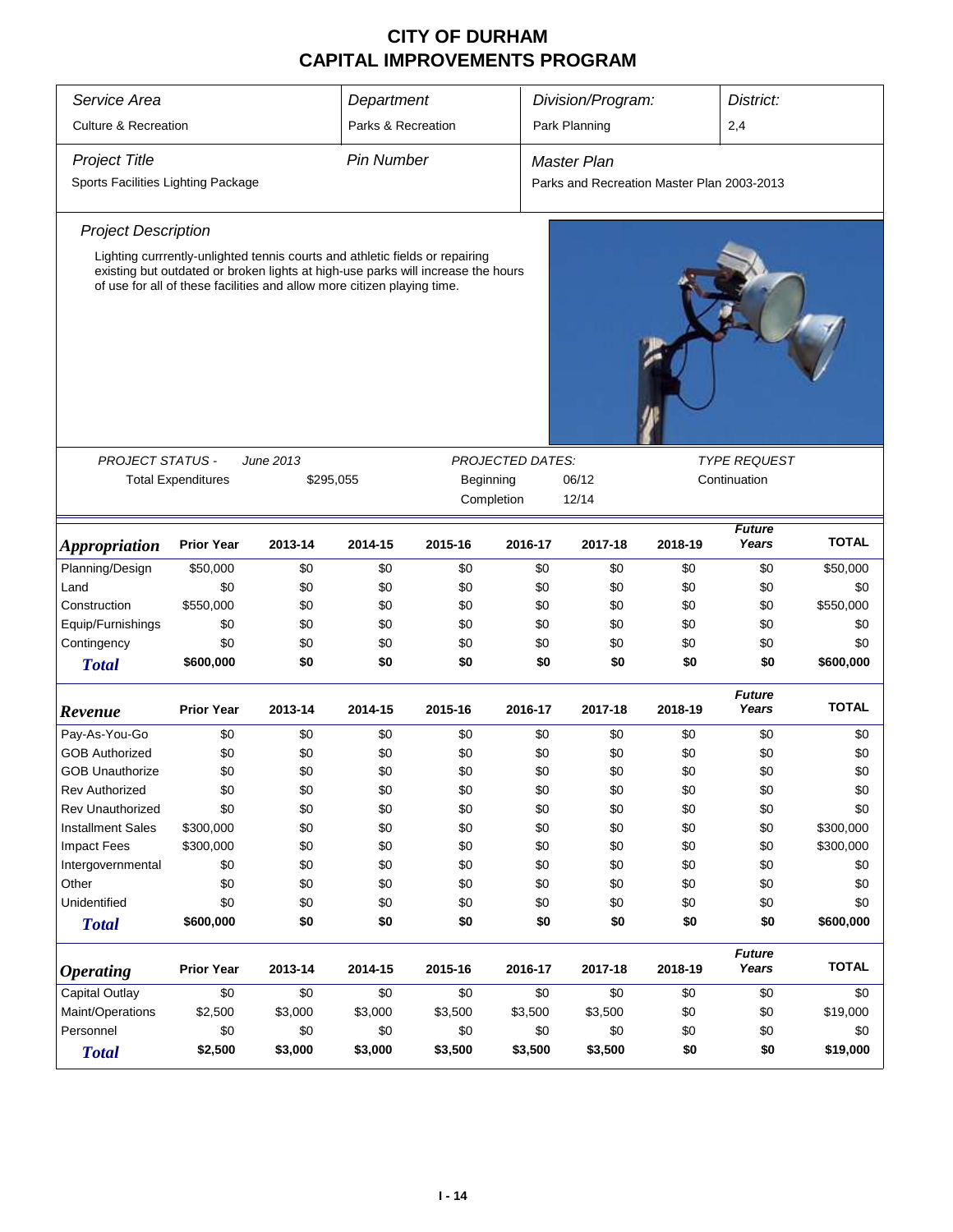| Department<br>Division/Program:<br><b>Culture &amp; Recreation</b><br>Parks & Recreation<br>Development<br>All<br><b>Pin Number</b><br><b>Project Title</b><br><b>Master Plan</b><br>System Wide Park Security<br>Parks & Recreation Facilities Master Plan<br><b>Project Description</b><br>This project will provide (1) gates, (2) security lights, (3) security electronic<br>equipment, (4) access roadway improvements, or (5) vegetation management<br>as needed in many City parks to increase park security. (formerly titled<br>System Wide Park Gates)<br><b>Picture</b><br><b>Available</b><br><b>PROJECT STATUS -</b><br><b>TYPE REQUEST</b><br><b>June 2013</b><br><b>PROJECTED DATES:</b><br><b>Total Expenditures</b><br>\$211,372<br>07/06<br>Continuation<br>Beginning<br>09/12<br>Completion<br><b>Future</b><br><b>TOTAL</b><br>Years<br><b>Prior Year</b><br>2013-14<br>2014-15<br>2015-16<br>2016-17<br>2017-18<br>2018-19<br><i><b>Appropriation</b></i><br>Planning/Design<br>\$30,000<br>\$0<br>\$0<br>\$0<br>\$0<br>\$0<br>\$0<br>\$0<br>\$30,000<br>Land<br>\$0<br>\$0<br>\$0<br>\$0<br>\$0<br>\$0<br>\$0<br>\$0<br>\$0<br>\$720,000<br>\$0<br>\$0<br>\$0<br>\$0<br>\$720,000<br>Construction<br>\$0<br>\$0<br>\$0<br>Equip/Furnishings<br>\$0<br>\$0<br>\$0<br>\$0<br>\$0<br>\$0<br>\$0<br>\$0<br>\$0<br>Contingency<br>\$0<br>\$0<br>\$0<br>\$0<br>\$0<br>\$0<br>\$0<br>\$0<br>\$0<br>\$0<br>\$0<br>\$0<br>\$0<br>\$0<br>\$750,000<br>\$750,000<br>\$0<br>\$0<br><b>Total</b><br><b>Future</b><br><b>TOTAL</b><br><b>Prior Year</b><br>Years<br>2013-14<br>2014-15<br>2015-16<br>2016-17<br>2017-18<br>2018-19<br>Pay-As-You-Go<br>\$0<br>\$0<br>\$0<br>\$0<br>\$0<br>\$0<br>\$0<br>\$0<br>\$0<br><b>GOB Authorized</b><br>\$750,000<br>\$0<br>\$0<br>\$0<br>\$0<br>\$0<br>\$0<br>\$0<br>\$750,000<br>\$0<br>\$0<br>\$0<br>\$0<br>\$0<br>\$0<br>\$0<br>\$0<br>\$0<br><b>GOB Unauthorize</b><br>\$0<br>\$0<br>\$0<br>\$0<br>\$0<br>\$0<br><b>Rev Authorized</b><br>\$0<br>\$0<br>\$0<br>\$0<br>\$0<br>\$0<br>\$0<br>\$0<br>\$0<br>\$0<br>\$0<br>\$0<br><b>Rev Unauthorized</b><br>\$0<br>\$0<br>\$0<br>\$0<br>\$0<br>\$0<br>\$0<br><b>Installment Sales</b><br>\$0<br>\$0<br>\$0<br>\$0<br>\$0<br>\$0<br>\$0<br><b>Impact Fees</b><br>\$0<br>\$0<br>\$0<br>\$0<br>\$0<br>\$0<br>\$0<br>\$0<br>\$0<br>Intergovernmental<br>\$0<br>\$0<br>\$0<br>\$0<br>\$0<br>\$0<br>\$0<br>\$0<br>\$0<br>Other<br>\$0<br>\$0<br>\$0<br>\$0<br>Unidentified<br>\$0<br>\$0<br>\$0<br>\$0<br>\$0<br>\$0<br>\$0<br>\$0<br>\$0<br>\$0<br>\$0<br>\$0<br>\$0<br>\$0<br>\$750,000<br>\$0<br>\$0<br>\$750,000<br><b>Total</b><br><b>Future</b><br><b>TOTAL</b><br>Years<br><b>Prior Year</b><br>2016-17<br>2013-14<br>2014-15<br>2015-16<br>2017-18<br>2018-19<br><b>Operating</b><br>Capital Outlay<br>\$0<br>\$0<br>\$0<br>\$0<br>\$0<br>\$0<br>\$0<br>\$0<br>\$0<br>Maint/Operations<br>\$0<br>\$28,000<br>\$0<br>\$0<br>\$0<br>\$0<br>\$0<br>\$0<br>\$28,000<br>Personnel<br>\$0<br>\$0<br>\$0<br>\$0<br>\$0<br>\$0<br>\$0<br>\$0<br>\$0 |              |          |     |     |     |     | District: |     |     |          |  |  |
|-------------------------------------------------------------------------------------------------------------------------------------------------------------------------------------------------------------------------------------------------------------------------------------------------------------------------------------------------------------------------------------------------------------------------------------------------------------------------------------------------------------------------------------------------------------------------------------------------------------------------------------------------------------------------------------------------------------------------------------------------------------------------------------------------------------------------------------------------------------------------------------------------------------------------------------------------------------------------------------------------------------------------------------------------------------------------------------------------------------------------------------------------------------------------------------------------------------------------------------------------------------------------------------------------------------------------------------------------------------------------------------------------------------------------------------------------------------------------------------------------------------------------------------------------------------------------------------------------------------------------------------------------------------------------------------------------------------------------------------------------------------------------------------------------------------------------------------------------------------------------------------------------------------------------------------------------------------------------------------------------------------------------------------------------------------------------------------------------------------------------------------------------------------------------------------------------------------------------------------------------------------------------------------------------------------------------------------------------------------------------------------------------------------------------------------------------------------------------------------------------------------------------------------------------------------------------------------------------------------------------------------------------------------------------------------------------------------------------------------------------------------------------------------------------------------------------------------------------------------------------------------------------------------------------------------------------------------------------------------------------------------------------------------------------|--------------|----------|-----|-----|-----|-----|-----------|-----|-----|----------|--|--|
|                                                                                                                                                                                                                                                                                                                                                                                                                                                                                                                                                                                                                                                                                                                                                                                                                                                                                                                                                                                                                                                                                                                                                                                                                                                                                                                                                                                                                                                                                                                                                                                                                                                                                                                                                                                                                                                                                                                                                                                                                                                                                                                                                                                                                                                                                                                                                                                                                                                                                                                                                                                                                                                                                                                                                                                                                                                                                                                                                                                                                                                 | Service Area |          |     |     |     |     |           |     |     |          |  |  |
|                                                                                                                                                                                                                                                                                                                                                                                                                                                                                                                                                                                                                                                                                                                                                                                                                                                                                                                                                                                                                                                                                                                                                                                                                                                                                                                                                                                                                                                                                                                                                                                                                                                                                                                                                                                                                                                                                                                                                                                                                                                                                                                                                                                                                                                                                                                                                                                                                                                                                                                                                                                                                                                                                                                                                                                                                                                                                                                                                                                                                                                 |              |          |     |     |     |     |           |     |     |          |  |  |
|                                                                                                                                                                                                                                                                                                                                                                                                                                                                                                                                                                                                                                                                                                                                                                                                                                                                                                                                                                                                                                                                                                                                                                                                                                                                                                                                                                                                                                                                                                                                                                                                                                                                                                                                                                                                                                                                                                                                                                                                                                                                                                                                                                                                                                                                                                                                                                                                                                                                                                                                                                                                                                                                                                                                                                                                                                                                                                                                                                                                                                                 |              |          |     |     |     |     |           |     |     |          |  |  |
|                                                                                                                                                                                                                                                                                                                                                                                                                                                                                                                                                                                                                                                                                                                                                                                                                                                                                                                                                                                                                                                                                                                                                                                                                                                                                                                                                                                                                                                                                                                                                                                                                                                                                                                                                                                                                                                                                                                                                                                                                                                                                                                                                                                                                                                                                                                                                                                                                                                                                                                                                                                                                                                                                                                                                                                                                                                                                                                                                                                                                                                 |              |          |     |     |     |     |           |     |     |          |  |  |
|                                                                                                                                                                                                                                                                                                                                                                                                                                                                                                                                                                                                                                                                                                                                                                                                                                                                                                                                                                                                                                                                                                                                                                                                                                                                                                                                                                                                                                                                                                                                                                                                                                                                                                                                                                                                                                                                                                                                                                                                                                                                                                                                                                                                                                                                                                                                                                                                                                                                                                                                                                                                                                                                                                                                                                                                                                                                                                                                                                                                                                                 |              |          |     |     |     |     |           |     |     |          |  |  |
|                                                                                                                                                                                                                                                                                                                                                                                                                                                                                                                                                                                                                                                                                                                                                                                                                                                                                                                                                                                                                                                                                                                                                                                                                                                                                                                                                                                                                                                                                                                                                                                                                                                                                                                                                                                                                                                                                                                                                                                                                                                                                                                                                                                                                                                                                                                                                                                                                                                                                                                                                                                                                                                                                                                                                                                                                                                                                                                                                                                                                                                 |              |          |     |     |     |     |           |     |     |          |  |  |
|                                                                                                                                                                                                                                                                                                                                                                                                                                                                                                                                                                                                                                                                                                                                                                                                                                                                                                                                                                                                                                                                                                                                                                                                                                                                                                                                                                                                                                                                                                                                                                                                                                                                                                                                                                                                                                                                                                                                                                                                                                                                                                                                                                                                                                                                                                                                                                                                                                                                                                                                                                                                                                                                                                                                                                                                                                                                                                                                                                                                                                                 |              |          |     |     |     |     |           |     |     |          |  |  |
|                                                                                                                                                                                                                                                                                                                                                                                                                                                                                                                                                                                                                                                                                                                                                                                                                                                                                                                                                                                                                                                                                                                                                                                                                                                                                                                                                                                                                                                                                                                                                                                                                                                                                                                                                                                                                                                                                                                                                                                                                                                                                                                                                                                                                                                                                                                                                                                                                                                                                                                                                                                                                                                                                                                                                                                                                                                                                                                                                                                                                                                 |              |          |     |     |     |     |           |     |     |          |  |  |
|                                                                                                                                                                                                                                                                                                                                                                                                                                                                                                                                                                                                                                                                                                                                                                                                                                                                                                                                                                                                                                                                                                                                                                                                                                                                                                                                                                                                                                                                                                                                                                                                                                                                                                                                                                                                                                                                                                                                                                                                                                                                                                                                                                                                                                                                                                                                                                                                                                                                                                                                                                                                                                                                                                                                                                                                                                                                                                                                                                                                                                                 |              |          |     |     |     |     |           |     |     |          |  |  |
|                                                                                                                                                                                                                                                                                                                                                                                                                                                                                                                                                                                                                                                                                                                                                                                                                                                                                                                                                                                                                                                                                                                                                                                                                                                                                                                                                                                                                                                                                                                                                                                                                                                                                                                                                                                                                                                                                                                                                                                                                                                                                                                                                                                                                                                                                                                                                                                                                                                                                                                                                                                                                                                                                                                                                                                                                                                                                                                                                                                                                                                 |              |          |     |     |     |     |           |     |     |          |  |  |
|                                                                                                                                                                                                                                                                                                                                                                                                                                                                                                                                                                                                                                                                                                                                                                                                                                                                                                                                                                                                                                                                                                                                                                                                                                                                                                                                                                                                                                                                                                                                                                                                                                                                                                                                                                                                                                                                                                                                                                                                                                                                                                                                                                                                                                                                                                                                                                                                                                                                                                                                                                                                                                                                                                                                                                                                                                                                                                                                                                                                                                                 |              |          |     |     |     |     |           |     |     |          |  |  |
|                                                                                                                                                                                                                                                                                                                                                                                                                                                                                                                                                                                                                                                                                                                                                                                                                                                                                                                                                                                                                                                                                                                                                                                                                                                                                                                                                                                                                                                                                                                                                                                                                                                                                                                                                                                                                                                                                                                                                                                                                                                                                                                                                                                                                                                                                                                                                                                                                                                                                                                                                                                                                                                                                                                                                                                                                                                                                                                                                                                                                                                 |              |          |     |     |     |     |           |     |     |          |  |  |
|                                                                                                                                                                                                                                                                                                                                                                                                                                                                                                                                                                                                                                                                                                                                                                                                                                                                                                                                                                                                                                                                                                                                                                                                                                                                                                                                                                                                                                                                                                                                                                                                                                                                                                                                                                                                                                                                                                                                                                                                                                                                                                                                                                                                                                                                                                                                                                                                                                                                                                                                                                                                                                                                                                                                                                                                                                                                                                                                                                                                                                                 |              |          |     |     |     |     |           |     |     |          |  |  |
|                                                                                                                                                                                                                                                                                                                                                                                                                                                                                                                                                                                                                                                                                                                                                                                                                                                                                                                                                                                                                                                                                                                                                                                                                                                                                                                                                                                                                                                                                                                                                                                                                                                                                                                                                                                                                                                                                                                                                                                                                                                                                                                                                                                                                                                                                                                                                                                                                                                                                                                                                                                                                                                                                                                                                                                                                                                                                                                                                                                                                                                 |              |          |     |     |     |     |           |     |     |          |  |  |
|                                                                                                                                                                                                                                                                                                                                                                                                                                                                                                                                                                                                                                                                                                                                                                                                                                                                                                                                                                                                                                                                                                                                                                                                                                                                                                                                                                                                                                                                                                                                                                                                                                                                                                                                                                                                                                                                                                                                                                                                                                                                                                                                                                                                                                                                                                                                                                                                                                                                                                                                                                                                                                                                                                                                                                                                                                                                                                                                                                                                                                                 |              |          |     |     |     |     |           |     |     |          |  |  |
|                                                                                                                                                                                                                                                                                                                                                                                                                                                                                                                                                                                                                                                                                                                                                                                                                                                                                                                                                                                                                                                                                                                                                                                                                                                                                                                                                                                                                                                                                                                                                                                                                                                                                                                                                                                                                                                                                                                                                                                                                                                                                                                                                                                                                                                                                                                                                                                                                                                                                                                                                                                                                                                                                                                                                                                                                                                                                                                                                                                                                                                 |              |          |     |     |     |     |           |     |     |          |  |  |
|                                                                                                                                                                                                                                                                                                                                                                                                                                                                                                                                                                                                                                                                                                                                                                                                                                                                                                                                                                                                                                                                                                                                                                                                                                                                                                                                                                                                                                                                                                                                                                                                                                                                                                                                                                                                                                                                                                                                                                                                                                                                                                                                                                                                                                                                                                                                                                                                                                                                                                                                                                                                                                                                                                                                                                                                                                                                                                                                                                                                                                                 |              |          |     |     |     |     |           |     |     |          |  |  |
|                                                                                                                                                                                                                                                                                                                                                                                                                                                                                                                                                                                                                                                                                                                                                                                                                                                                                                                                                                                                                                                                                                                                                                                                                                                                                                                                                                                                                                                                                                                                                                                                                                                                                                                                                                                                                                                                                                                                                                                                                                                                                                                                                                                                                                                                                                                                                                                                                                                                                                                                                                                                                                                                                                                                                                                                                                                                                                                                                                                                                                                 |              |          |     |     |     |     |           |     |     |          |  |  |
|                                                                                                                                                                                                                                                                                                                                                                                                                                                                                                                                                                                                                                                                                                                                                                                                                                                                                                                                                                                                                                                                                                                                                                                                                                                                                                                                                                                                                                                                                                                                                                                                                                                                                                                                                                                                                                                                                                                                                                                                                                                                                                                                                                                                                                                                                                                                                                                                                                                                                                                                                                                                                                                                                                                                                                                                                                                                                                                                                                                                                                                 |              |          |     |     |     |     |           |     |     |          |  |  |
|                                                                                                                                                                                                                                                                                                                                                                                                                                                                                                                                                                                                                                                                                                                                                                                                                                                                                                                                                                                                                                                                                                                                                                                                                                                                                                                                                                                                                                                                                                                                                                                                                                                                                                                                                                                                                                                                                                                                                                                                                                                                                                                                                                                                                                                                                                                                                                                                                                                                                                                                                                                                                                                                                                                                                                                                                                                                                                                                                                                                                                                 |              |          |     |     |     |     |           |     |     |          |  |  |
|                                                                                                                                                                                                                                                                                                                                                                                                                                                                                                                                                                                                                                                                                                                                                                                                                                                                                                                                                                                                                                                                                                                                                                                                                                                                                                                                                                                                                                                                                                                                                                                                                                                                                                                                                                                                                                                                                                                                                                                                                                                                                                                                                                                                                                                                                                                                                                                                                                                                                                                                                                                                                                                                                                                                                                                                                                                                                                                                                                                                                                                 |              |          |     |     |     |     |           |     |     |          |  |  |
|                                                                                                                                                                                                                                                                                                                                                                                                                                                                                                                                                                                                                                                                                                                                                                                                                                                                                                                                                                                                                                                                                                                                                                                                                                                                                                                                                                                                                                                                                                                                                                                                                                                                                                                                                                                                                                                                                                                                                                                                                                                                                                                                                                                                                                                                                                                                                                                                                                                                                                                                                                                                                                                                                                                                                                                                                                                                                                                                                                                                                                                 |              |          |     |     |     |     |           |     |     |          |  |  |
|                                                                                                                                                                                                                                                                                                                                                                                                                                                                                                                                                                                                                                                                                                                                                                                                                                                                                                                                                                                                                                                                                                                                                                                                                                                                                                                                                                                                                                                                                                                                                                                                                                                                                                                                                                                                                                                                                                                                                                                                                                                                                                                                                                                                                                                                                                                                                                                                                                                                                                                                                                                                                                                                                                                                                                                                                                                                                                                                                                                                                                                 | Revenue      |          |     |     |     |     |           |     |     |          |  |  |
|                                                                                                                                                                                                                                                                                                                                                                                                                                                                                                                                                                                                                                                                                                                                                                                                                                                                                                                                                                                                                                                                                                                                                                                                                                                                                                                                                                                                                                                                                                                                                                                                                                                                                                                                                                                                                                                                                                                                                                                                                                                                                                                                                                                                                                                                                                                                                                                                                                                                                                                                                                                                                                                                                                                                                                                                                                                                                                                                                                                                                                                 |              |          |     |     |     |     |           |     |     |          |  |  |
|                                                                                                                                                                                                                                                                                                                                                                                                                                                                                                                                                                                                                                                                                                                                                                                                                                                                                                                                                                                                                                                                                                                                                                                                                                                                                                                                                                                                                                                                                                                                                                                                                                                                                                                                                                                                                                                                                                                                                                                                                                                                                                                                                                                                                                                                                                                                                                                                                                                                                                                                                                                                                                                                                                                                                                                                                                                                                                                                                                                                                                                 |              |          |     |     |     |     |           |     |     |          |  |  |
|                                                                                                                                                                                                                                                                                                                                                                                                                                                                                                                                                                                                                                                                                                                                                                                                                                                                                                                                                                                                                                                                                                                                                                                                                                                                                                                                                                                                                                                                                                                                                                                                                                                                                                                                                                                                                                                                                                                                                                                                                                                                                                                                                                                                                                                                                                                                                                                                                                                                                                                                                                                                                                                                                                                                                                                                                                                                                                                                                                                                                                                 |              |          |     |     |     |     |           |     |     |          |  |  |
|                                                                                                                                                                                                                                                                                                                                                                                                                                                                                                                                                                                                                                                                                                                                                                                                                                                                                                                                                                                                                                                                                                                                                                                                                                                                                                                                                                                                                                                                                                                                                                                                                                                                                                                                                                                                                                                                                                                                                                                                                                                                                                                                                                                                                                                                                                                                                                                                                                                                                                                                                                                                                                                                                                                                                                                                                                                                                                                                                                                                                                                 |              |          |     |     |     |     |           |     |     |          |  |  |
|                                                                                                                                                                                                                                                                                                                                                                                                                                                                                                                                                                                                                                                                                                                                                                                                                                                                                                                                                                                                                                                                                                                                                                                                                                                                                                                                                                                                                                                                                                                                                                                                                                                                                                                                                                                                                                                                                                                                                                                                                                                                                                                                                                                                                                                                                                                                                                                                                                                                                                                                                                                                                                                                                                                                                                                                                                                                                                                                                                                                                                                 |              |          |     |     |     |     |           |     |     |          |  |  |
|                                                                                                                                                                                                                                                                                                                                                                                                                                                                                                                                                                                                                                                                                                                                                                                                                                                                                                                                                                                                                                                                                                                                                                                                                                                                                                                                                                                                                                                                                                                                                                                                                                                                                                                                                                                                                                                                                                                                                                                                                                                                                                                                                                                                                                                                                                                                                                                                                                                                                                                                                                                                                                                                                                                                                                                                                                                                                                                                                                                                                                                 |              |          |     |     |     |     |           |     |     |          |  |  |
|                                                                                                                                                                                                                                                                                                                                                                                                                                                                                                                                                                                                                                                                                                                                                                                                                                                                                                                                                                                                                                                                                                                                                                                                                                                                                                                                                                                                                                                                                                                                                                                                                                                                                                                                                                                                                                                                                                                                                                                                                                                                                                                                                                                                                                                                                                                                                                                                                                                                                                                                                                                                                                                                                                                                                                                                                                                                                                                                                                                                                                                 |              |          |     |     |     |     |           |     |     |          |  |  |
|                                                                                                                                                                                                                                                                                                                                                                                                                                                                                                                                                                                                                                                                                                                                                                                                                                                                                                                                                                                                                                                                                                                                                                                                                                                                                                                                                                                                                                                                                                                                                                                                                                                                                                                                                                                                                                                                                                                                                                                                                                                                                                                                                                                                                                                                                                                                                                                                                                                                                                                                                                                                                                                                                                                                                                                                                                                                                                                                                                                                                                                 |              |          |     |     |     |     |           |     |     |          |  |  |
|                                                                                                                                                                                                                                                                                                                                                                                                                                                                                                                                                                                                                                                                                                                                                                                                                                                                                                                                                                                                                                                                                                                                                                                                                                                                                                                                                                                                                                                                                                                                                                                                                                                                                                                                                                                                                                                                                                                                                                                                                                                                                                                                                                                                                                                                                                                                                                                                                                                                                                                                                                                                                                                                                                                                                                                                                                                                                                                                                                                                                                                 |              |          |     |     |     |     |           |     |     |          |  |  |
|                                                                                                                                                                                                                                                                                                                                                                                                                                                                                                                                                                                                                                                                                                                                                                                                                                                                                                                                                                                                                                                                                                                                                                                                                                                                                                                                                                                                                                                                                                                                                                                                                                                                                                                                                                                                                                                                                                                                                                                                                                                                                                                                                                                                                                                                                                                                                                                                                                                                                                                                                                                                                                                                                                                                                                                                                                                                                                                                                                                                                                                 |              |          |     |     |     |     |           |     |     |          |  |  |
|                                                                                                                                                                                                                                                                                                                                                                                                                                                                                                                                                                                                                                                                                                                                                                                                                                                                                                                                                                                                                                                                                                                                                                                                                                                                                                                                                                                                                                                                                                                                                                                                                                                                                                                                                                                                                                                                                                                                                                                                                                                                                                                                                                                                                                                                                                                                                                                                                                                                                                                                                                                                                                                                                                                                                                                                                                                                                                                                                                                                                                                 |              |          |     |     |     |     |           |     |     |          |  |  |
|                                                                                                                                                                                                                                                                                                                                                                                                                                                                                                                                                                                                                                                                                                                                                                                                                                                                                                                                                                                                                                                                                                                                                                                                                                                                                                                                                                                                                                                                                                                                                                                                                                                                                                                                                                                                                                                                                                                                                                                                                                                                                                                                                                                                                                                                                                                                                                                                                                                                                                                                                                                                                                                                                                                                                                                                                                                                                                                                                                                                                                                 |              |          |     |     |     |     |           |     |     |          |  |  |
|                                                                                                                                                                                                                                                                                                                                                                                                                                                                                                                                                                                                                                                                                                                                                                                                                                                                                                                                                                                                                                                                                                                                                                                                                                                                                                                                                                                                                                                                                                                                                                                                                                                                                                                                                                                                                                                                                                                                                                                                                                                                                                                                                                                                                                                                                                                                                                                                                                                                                                                                                                                                                                                                                                                                                                                                                                                                                                                                                                                                                                                 |              |          |     |     |     |     |           |     |     |          |  |  |
|                                                                                                                                                                                                                                                                                                                                                                                                                                                                                                                                                                                                                                                                                                                                                                                                                                                                                                                                                                                                                                                                                                                                                                                                                                                                                                                                                                                                                                                                                                                                                                                                                                                                                                                                                                                                                                                                                                                                                                                                                                                                                                                                                                                                                                                                                                                                                                                                                                                                                                                                                                                                                                                                                                                                                                                                                                                                                                                                                                                                                                                 |              |          |     |     |     |     |           |     |     |          |  |  |
|                                                                                                                                                                                                                                                                                                                                                                                                                                                                                                                                                                                                                                                                                                                                                                                                                                                                                                                                                                                                                                                                                                                                                                                                                                                                                                                                                                                                                                                                                                                                                                                                                                                                                                                                                                                                                                                                                                                                                                                                                                                                                                                                                                                                                                                                                                                                                                                                                                                                                                                                                                                                                                                                                                                                                                                                                                                                                                                                                                                                                                                 |              |          |     |     |     |     |           |     |     |          |  |  |
|                                                                                                                                                                                                                                                                                                                                                                                                                                                                                                                                                                                                                                                                                                                                                                                                                                                                                                                                                                                                                                                                                                                                                                                                                                                                                                                                                                                                                                                                                                                                                                                                                                                                                                                                                                                                                                                                                                                                                                                                                                                                                                                                                                                                                                                                                                                                                                                                                                                                                                                                                                                                                                                                                                                                                                                                                                                                                                                                                                                                                                                 | <b>Total</b> | \$28,000 | \$0 | \$0 | \$0 | \$0 | \$0       | \$0 | \$0 | \$28,000 |  |  |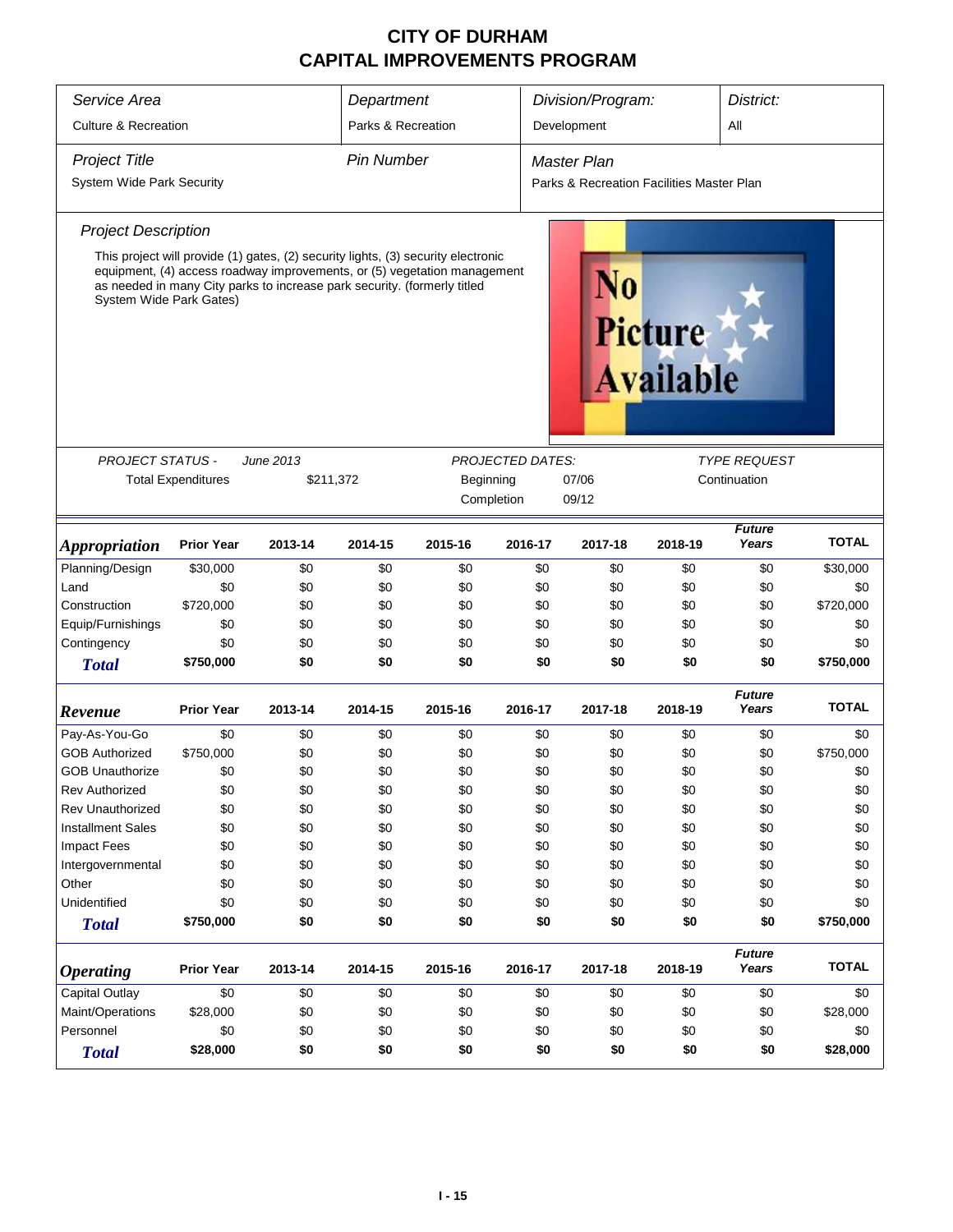| Service Area                    |                                                                             |             | Department              |            |                         | Division/Program:<br>District:        |         |                        |              |  |  |  |
|---------------------------------|-----------------------------------------------------------------------------|-------------|-------------------------|------------|-------------------------|---------------------------------------|---------|------------------------|--------------|--|--|--|
| <b>Culture &amp; Recreation</b> |                                                                             |             | <b>General Services</b> |            |                         | Development                           |         | All                    |              |  |  |  |
| <b>Project Title</b>            |                                                                             |             | <b>Pin Number</b>       |            |                         | <b>Master Plan</b>                    |         |                        |              |  |  |  |
| <b>Third Fork Creek Trail</b>   |                                                                             |             | 0820-14-33-0394         |            |                         | Durham Trails & Greenways Master Plan |         |                        |              |  |  |  |
| <b>Project Description</b>      |                                                                             |             |                         |            |                         |                                       |         |                        |              |  |  |  |
|                                 | This project continues greenway development authorized through earlier      |             |                         |            |                         |                                       |         |                        |              |  |  |  |
| and Greenways)                  | funding and currently in design or under construction. (formerly Open Space |             |                         |            |                         |                                       |         |                        |              |  |  |  |
|                                 |                                                                             |             |                         |            |                         |                                       |         |                        |              |  |  |  |
| <b>PROJECT STATUS -</b>         |                                                                             | June 2013   |                         |            | <b>PROJECTED DATES:</b> |                                       |         | <b>TYPE REQUEST</b>    |              |  |  |  |
|                                 |                                                                             |             |                         |            |                         |                                       |         |                        |              |  |  |  |
|                                 | <b>Total Expenditures</b>                                                   | \$5,614,624 |                         | Beginning  |                         | 07/04                                 |         | Continuation           |              |  |  |  |
|                                 |                                                                             |             |                         | Completion |                         | 09/13                                 |         |                        |              |  |  |  |
| <b>Appropriation</b>            | <b>Prior Year</b>                                                           | 2013-14     | 2014-15                 | 2015-16    | 2016-17                 | 2017-18                               | 2018-19 | <b>Future</b><br>Years | <b>TOTAL</b> |  |  |  |
| Planning/Design                 | \$373,585                                                                   | \$0         | \$0                     | \$0        | \$0                     | \$0                                   | \$0     | \$0                    | \$373,585    |  |  |  |
| Land                            | \$665,255                                                                   | \$0         | \$0                     | \$0        | \$0                     | \$0                                   | \$0     | \$0                    | \$665,255    |  |  |  |
| Construction                    | \$5,136,940                                                                 | \$0         | \$0                     | \$0        | \$0                     | \$0                                   | \$0     | \$0                    | \$5,136,940  |  |  |  |
| Equip/Furnishings               | \$3,342                                                                     | \$0         | \$0                     | \$0        | \$0                     | \$0                                   | \$0     | \$0                    | \$3,342      |  |  |  |
| Contingency                     | \$79,676                                                                    | \$0         | \$0                     | \$0        | \$0                     | \$0                                   | \$0     | \$0                    | \$79,676     |  |  |  |
| <b>Total</b>                    | \$6,258,798                                                                 | \$0         | \$0                     | \$0        | \$0                     | \$0                                   | \$0     | \$0                    | \$6,258,798  |  |  |  |
| Revenue                         | <b>Prior Year</b>                                                           | 2013-14     | 2014-15                 | 2015-16    | 2016-17                 | 2017-18                               | 2018-19 | <b>Future</b><br>Years | <b>TOTAL</b> |  |  |  |
| Pay-As-You-Go                   | \$222,404                                                                   | \$0         | \$0                     | \$0        | \$0                     | \$0                                   | \$0     | \$0                    | \$222,404    |  |  |  |
| <b>GOB Authorized</b>           | \$3,348,942                                                                 | \$0         | \$0                     | \$0        | \$0                     | \$0                                   | \$0     | \$0                    | \$3,348,942  |  |  |  |
| <b>GOB Unauthorize</b>          | \$0                                                                         | \$0         | \$0                     | \$0        | \$0                     | \$0                                   | \$0     | \$0                    | \$0          |  |  |  |
| <b>Rev Authorized</b>           | \$0                                                                         | \$0         | \$0                     | \$0        | \$0                     | \$0                                   | \$0     | \$0                    | \$0          |  |  |  |
| <b>Rev Unauthorized</b>         | \$0                                                                         | \$0         | \$0                     | \$0        | \$0                     | \$0                                   | \$0     | \$0                    | \$0          |  |  |  |
| <b>Installment Sales</b>        | \$0                                                                         | \$0         | \$0                     | \$0        | \$0                     | \$0                                   | \$0     | \$0                    | \$0          |  |  |  |
| <b>Impact Fees</b>              | \$2,634,425                                                                 | \$0         | \$0                     | \$0        | \$0                     | \$0                                   | \$0     | \$0                    | \$2,634,425  |  |  |  |
| Intergovernmental               | \$53,027                                                                    | \$0         | \$0                     | \$0        | \$0                     | \$0                                   | \$0     | \$0                    | \$53,027     |  |  |  |
| Other                           | \$0                                                                         | \$0         | \$0                     | \$0        | \$0                     | \$0                                   | \$0     | \$0                    | \$0          |  |  |  |
| Unidentified                    | \$0                                                                         | \$0         | \$0                     | \$0        | \$0                     | \$0                                   | \$0     | \$0                    | \$0          |  |  |  |
| <b>Total</b>                    | \$6,258,798                                                                 | \$0         | \$0                     | \$0        | \$0                     | \$0                                   | \$0     | \$0                    | \$6,258,798  |  |  |  |
|                                 |                                                                             |             |                         |            |                         |                                       |         |                        |              |  |  |  |
| <b>Operating</b>                | <b>Prior Year</b>                                                           | 2013-14     | 2014-15                 | 2015-16    | 2016-17                 | 2017-18                               | 2018-19 | <b>Future</b><br>Years | <b>TOTAL</b> |  |  |  |
| Capital Outlay                  | \$0                                                                         | \$0         | \$0                     | \$0        | \$0                     | \$0                                   | \$0     | \$0                    | \$0          |  |  |  |
| Maint/Operations                | \$25,000                                                                    | \$0         | \$0                     | \$0        | \$0                     | \$0                                   | \$0     | \$0                    | \$25,000     |  |  |  |
| Personnel                       | \$0                                                                         | \$0         | \$0                     | \$0        | \$0                     | \$0                                   | \$0     | \$0                    | \$0          |  |  |  |
| <b>Total</b>                    | \$25,000                                                                    | \$0         | \$0                     | \$0        | \$0                     | \$0                                   | \$0     | \$0                    | \$25,000     |  |  |  |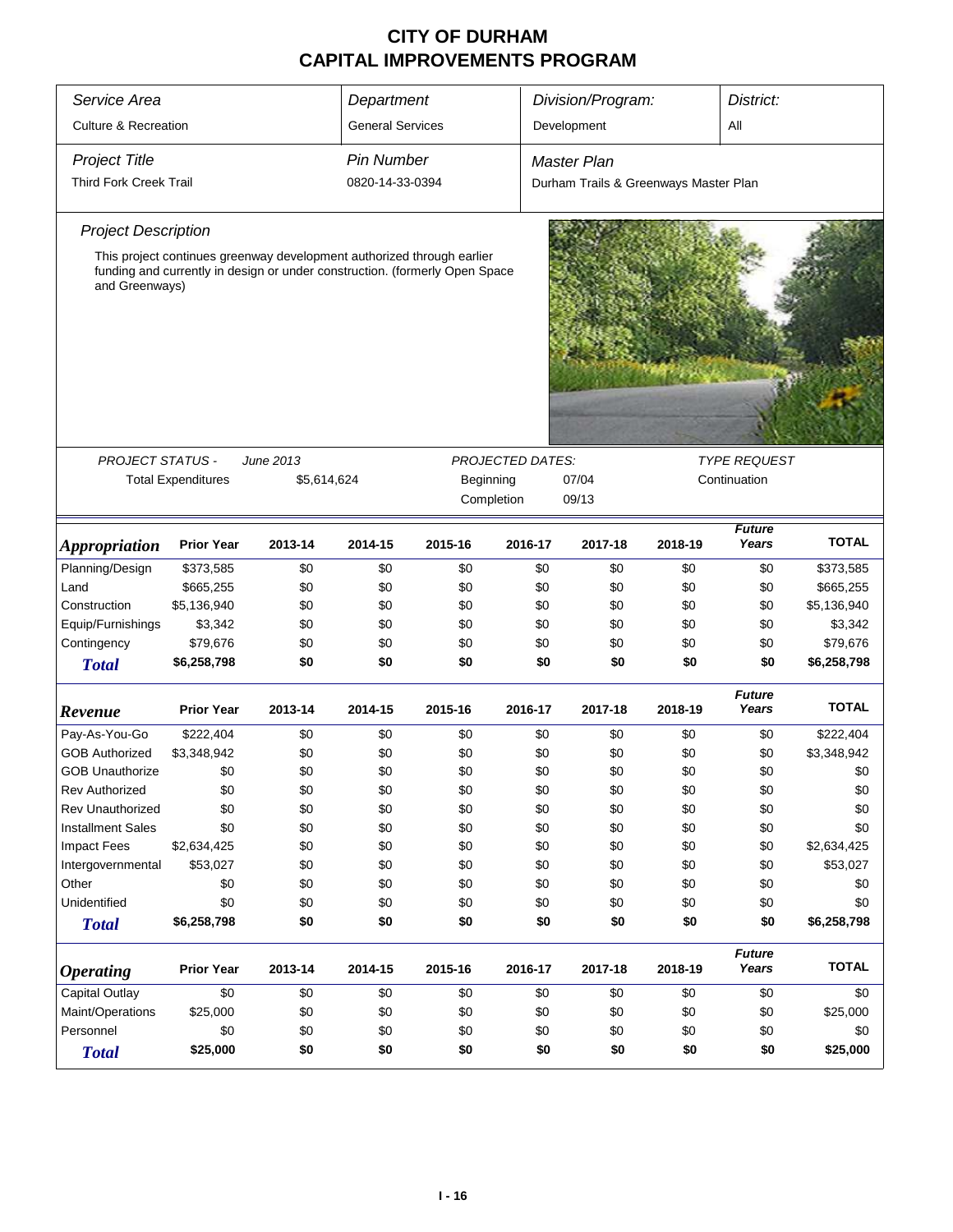| Service Area                    |                           | Department                                                                   |                         |           | Division/Program:       |                                      | District: |                               |              |  |  |
|---------------------------------|---------------------------|------------------------------------------------------------------------------|-------------------------|-----------|-------------------------|--------------------------------------|-----------|-------------------------------|--------------|--|--|
| <b>Culture &amp; Recreation</b> |                           |                                                                              | <b>General Services</b> |           |                         |                                      |           | 1                             |              |  |  |
| <b>Project Title</b>            |                           |                                                                              | <b>Pin Number</b>       |           |                         | <b>Master Plan</b>                   |           |                               |              |  |  |
| Twin Lakes Park Upgrade         |                           |                                                                              | 0841-02-87-0651         |           |                         | <b>Facility Condition Assessment</b> |           |                               |              |  |  |
| <b>Project Description</b>      |                           |                                                                              |                         |           |                         |                                      |           |                               |              |  |  |
|                                 |                           | This project upgrades Twin Lakes Park, including sidewalk replacement, entry |                         |           |                         |                                      |           |                               |              |  |  |
|                                 |                           | drive and parking lot upgrades, and playground safety surface installation.  |                         |           |                         |                                      |           |                               |              |  |  |
| PROJECT STATUS -                |                           | June 2013                                                                    |                         |           | <b>PROJECTED DATES:</b> |                                      |           | <b>TYPE REQUEST</b>           |              |  |  |
|                                 | <b>Total Expenditures</b> | \$430,392                                                                    |                         | Beginning |                         | 07/06                                |           | Continuation                  |              |  |  |
|                                 |                           |                                                                              |                         |           | Completion              | 03/14                                |           |                               |              |  |  |
| <i><b>Appropriation</b></i>     | <b>Prior Year</b>         | 2013-14                                                                      | 2014-15                 | 2015-16   | 2016-17                 | 2017-18                              | 2018-19   | <b>Future</b><br>Years        | <b>TOTAL</b> |  |  |
| Planning/Design                 | \$46,199                  | \$0                                                                          | \$0                     | \$0       | \$0                     | \$0                                  | \$0       | \$0                           | \$46,199     |  |  |
| Land                            | \$0                       | \$0                                                                          | \$0                     | \$0       | \$0                     | \$0                                  | \$0       | \$0                           | \$0          |  |  |
| Construction                    | \$538,628                 | \$0                                                                          | \$0                     | \$0       | \$0                     | \$0                                  | \$0       | \$0                           | \$538,628    |  |  |
| Equip/Furnishings               | \$0                       | \$0                                                                          | \$0                     | \$0       | \$0                     | \$0                                  | \$0       | \$0                           | \$0          |  |  |
| Contingency                     | \$40,173                  | \$0                                                                          | \$0                     | \$0       | \$0                     | \$0                                  | \$0       | \$0                           | \$40,173     |  |  |
| <b>Total</b>                    | \$625,000                 | \$0                                                                          | \$0                     | \$0       | \$0                     | \$0                                  | \$0       | \$0                           | \$625,000    |  |  |
| Revenue                         | <b>Prior Year</b>         | 2013-14                                                                      | 2014-15                 | 2015-16   | 2016-17                 | 2017-18                              | 2018-19   | <b>Future</b><br>Years        | <b>TOTAL</b> |  |  |
| Pay-As-You-Go                   | \$0                       | \$0                                                                          | \$0                     | \$0       | \$0                     | \$0                                  | \$0       | \$0                           | \$0          |  |  |
| <b>GOB Authorized</b>           | \$625,000                 | \$0                                                                          | \$0                     | \$0       | \$0                     | \$0                                  | \$0       | \$0                           | \$625,000    |  |  |
| <b>GOB Unauthorize</b>          | \$0                       | \$0                                                                          | \$0                     | \$0       | \$0                     | \$0                                  | \$0       | \$0                           | \$0          |  |  |
| Rev Authorized                  | \$0                       | \$0                                                                          | \$0                     | \$0       | \$0                     | \$0                                  | \$0       | \$0                           | \$0          |  |  |
| <b>Rev Unauthorized</b>         | \$0                       | \$0                                                                          | \$0                     | \$0       | \$0                     | \$0                                  | \$0       | \$0                           | \$0          |  |  |
| <b>Installment Sales</b>        | \$0                       | \$0                                                                          | \$0                     | \$0       | \$0                     | \$0                                  | \$0       | \$0                           | \$0          |  |  |
| <b>Impact Fees</b>              | \$0                       | \$0                                                                          | \$0                     | \$0       | \$0                     | \$0                                  | \$0       | \$0                           | \$0          |  |  |
| Intergovernmental               | \$0                       | \$0                                                                          | \$0                     | \$0       | \$0                     | \$0                                  | \$0       | \$0                           | \$0          |  |  |
| Unidentified                    | \$0                       | \$0                                                                          | \$0                     | \$0       | \$0                     | \$0                                  | \$0       | \$0                           | \$0          |  |  |
| <b>Total</b>                    | \$625,000                 | \$0                                                                          | \$0                     | \$0       | \$0                     | \$0                                  | \$0       | \$0                           | \$625,000    |  |  |
| <b>Operating</b>                | <b>Prior Year</b>         | 2013-14                                                                      | 2014-15                 | 2015-16   | 2016-17                 | 2017-18                              | 2018-19   | <b>Future</b><br><b>Years</b> | <b>TOTAL</b> |  |  |
| Capital Outlay                  | \$0                       | \$0                                                                          | \$0                     | \$0       | \$0                     | \$0                                  | \$0       | \$0                           | \$0          |  |  |
| Maint/Operations                | \$0                       | \$0                                                                          | \$0                     | \$0       | \$0                     | \$0                                  | \$0       | \$0                           | \$0          |  |  |
| Personnel                       | \$0                       | \$0                                                                          | \$0                     | \$0       | \$0                     | \$0                                  | \$0       | \$0                           | \$0          |  |  |
| <b>Total</b>                    | \$0                       | \$0                                                                          | \$0                     | \$0       | \$0                     | \$0                                  | \$0       | \$0                           | \$0          |  |  |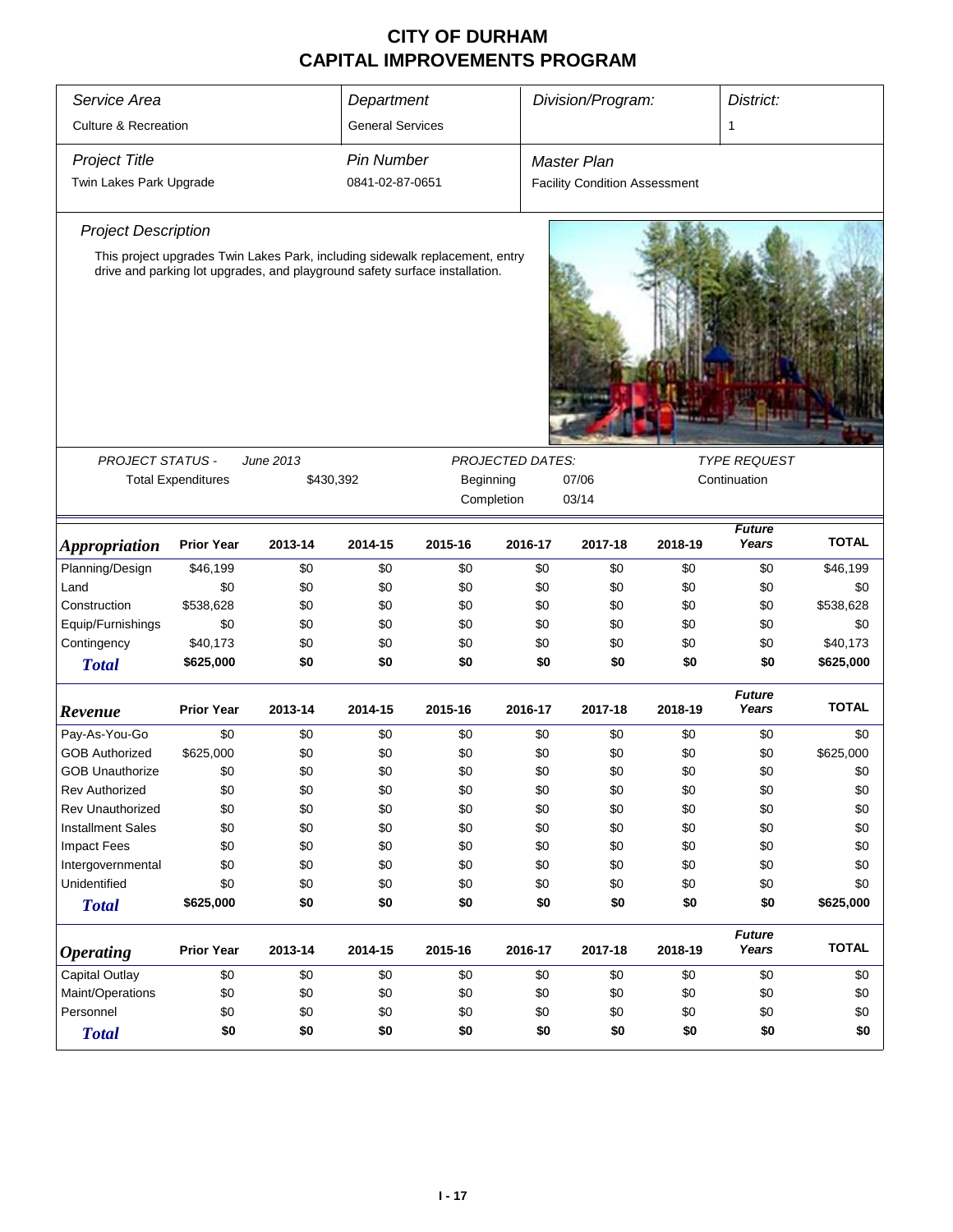| Service Area                          |                           |                                                                       | Department              |                                                                                                                                                                  |                  | Division/Program:                         | District: |                        |              |  |  |
|---------------------------------------|---------------------------|-----------------------------------------------------------------------|-------------------------|------------------------------------------------------------------------------------------------------------------------------------------------------------------|------------------|-------------------------------------------|-----------|------------------------|--------------|--|--|
|                                       |                           |                                                                       |                         |                                                                                                                                                                  |                  |                                           |           |                        |              |  |  |
| <b>Culture &amp; Recreation</b>       |                           |                                                                       | <b>General Services</b> |                                                                                                                                                                  |                  | Development                               | 4         |                        |              |  |  |
| <b>Project Title</b>                  |                           |                                                                       | <b>Pin Number</b>       |                                                                                                                                                                  |                  | <b>Master Plan</b>                        |           |                        |              |  |  |
| Weaver Street Center and Park Upgrade |                           |                                                                       | 0820-11-56-3011         |                                                                                                                                                                  |                  | Parks & Recreation Facilities Master Plan |           |                        |              |  |  |
| <b>Project Description</b>            |                           |                                                                       |                         |                                                                                                                                                                  |                  |                                           |           |                        |              |  |  |
| improvments.                          |                           | repairs to existing playground equipment, safety surface and sidewalk |                         | This project will renovate Weaver Street Center and associated athletic field to<br>meet level-of-service and safety standards. Additional funding would provide |                  |                                           |           |                        |              |  |  |
| PROJECT STATUS -                      |                           | June 2013                                                             |                         |                                                                                                                                                                  | PROJECTED DATES: |                                           |           | <b>TYPE REQUEST</b>    |              |  |  |
|                                       | <b>Total Expenditures</b> | \$470,336                                                             |                         | Beginning                                                                                                                                                        |                  | 07/05<br>Continuation                     |           |                        |              |  |  |
|                                       |                           |                                                                       |                         |                                                                                                                                                                  | Completion       | 12/14                                     |           |                        |              |  |  |
|                                       |                           |                                                                       |                         |                                                                                                                                                                  |                  |                                           |           | <b>Future</b>          |              |  |  |
| <i><b>Appropriation</b></i>           | <b>Prior Year</b>         | 2013-14                                                               | 2014-15                 | 2015-16                                                                                                                                                          | 2016-17          | 2017-18                                   | 2018-19   | Years                  | <b>TOTAL</b> |  |  |
| Planning/Design                       | \$76,000                  | \$0                                                                   | \$0                     | \$0                                                                                                                                                              | \$0              | \$0                                       | \$0       | \$0                    | \$76,000     |  |  |
| Land                                  | \$0                       | \$0                                                                   | \$0                     | \$0                                                                                                                                                              | \$0              | \$0                                       | \$0       | \$0                    | \$0          |  |  |
| Construction                          | \$549,843                 | \$0                                                                   | \$0                     | \$0                                                                                                                                                              | \$0              | \$0                                       | \$0       | \$0                    | \$549,843    |  |  |
| Equip/Furnishings                     | \$0                       | \$0                                                                   | \$0                     | \$0                                                                                                                                                              | \$0              | \$0                                       | \$0       | \$0                    | \$0          |  |  |
| Contingency                           | \$0                       | \$0                                                                   | \$0                     | \$0                                                                                                                                                              | \$0              | \$0                                       | \$0       | \$0                    | \$0          |  |  |
| <b>Total</b>                          | \$625,843                 | \$0                                                                   | \$0                     | \$0                                                                                                                                                              | \$0              | \$0                                       | \$0       | \$0                    | \$625,843    |  |  |
| Revenue                               | <b>Prior Year</b>         | 2013-14                                                               | 2014-15                 | 2015-16                                                                                                                                                          | 2016-17          | 2017-18                                   | 2018-19   | <b>Future</b><br>Years | <b>TOTAL</b> |  |  |
| Pay-As-You-Go                         | \$0                       | \$0                                                                   | \$0                     | \$0                                                                                                                                                              | \$0              | \$0                                       | \$0       | \$0                    | \$0          |  |  |
| <b>GOB Authorized</b>                 | \$467,000                 | \$0                                                                   | \$0                     | \$0                                                                                                                                                              | \$0              | \$0                                       | \$0       | \$0                    | \$467,000    |  |  |
| <b>GOB Unauthorize</b>                | \$0                       | \$0                                                                   | \$0                     | \$0                                                                                                                                                              | \$0              | \$0                                       | \$0       | \$0                    | \$0          |  |  |
| Rev Authorized                        | \$0                       | \$0                                                                   | \$0                     | \$0                                                                                                                                                              | \$0              | \$0                                       | \$0       | \$0                    | \$0          |  |  |
| <b>Rev Unauthorized</b>               | \$0                       | \$0                                                                   | \$0                     | \$0                                                                                                                                                              | \$0              | \$0                                       | \$0       | \$0                    | \$0          |  |  |
| <b>Installment Sales</b>              | \$0                       | \$0                                                                   | \$0                     | \$0                                                                                                                                                              | \$0              | \$0                                       | \$0       | \$0                    | \$0          |  |  |
| <b>Impact Fees</b>                    | \$158,843                 | \$0                                                                   | \$0                     | \$0                                                                                                                                                              | \$0              | \$0                                       | \$0       | \$0                    | \$158,843    |  |  |
| Intergovernmental                     | \$0                       | \$0                                                                   | \$0                     | \$0                                                                                                                                                              | \$0              | \$0                                       | \$0       | \$0                    | \$0          |  |  |
| Other                                 | \$0                       | \$0                                                                   | \$0                     | \$0                                                                                                                                                              | \$0              | \$0                                       | \$0       | \$0                    | \$0          |  |  |
| Unidentified                          | \$0                       | \$0                                                                   | \$0                     | \$0                                                                                                                                                              | \$0              | \$0                                       | \$0       | \$0                    | \$0          |  |  |
| <b>Total</b>                          | \$625,843                 | \$0                                                                   | \$0                     | \$0                                                                                                                                                              | \$0              | \$0                                       | \$0       | \$0                    | \$625,843    |  |  |
| <b>Operating</b>                      | <b>Prior Year</b>         | 2013-14                                                               | 2014-15                 | 2015-16                                                                                                                                                          | 2016-17          | 2017-18                                   | 2018-19   | <b>Future</b><br>Years | <b>TOTAL</b> |  |  |
| Capital Outlay                        | \$0                       | \$0                                                                   | \$0                     | \$0                                                                                                                                                              | \$0              | \$0                                       | \$0       | \$0                    | \$0          |  |  |
| Maint/Operations                      | \$0                       | \$0                                                                   | \$0                     | \$0                                                                                                                                                              | \$0              | \$0                                       | \$0       | \$0                    | \$0          |  |  |
| Personnel                             | \$0                       | \$0                                                                   | \$0                     | \$0                                                                                                                                                              | \$0              | \$0                                       | \$0       | \$0                    | \$0          |  |  |
| <b>Total</b>                          | \$0                       | \$0                                                                   | \$0                     | \$0                                                                                                                                                              | \$0              | \$0                                       | \$0       | \$0                    | \$0          |  |  |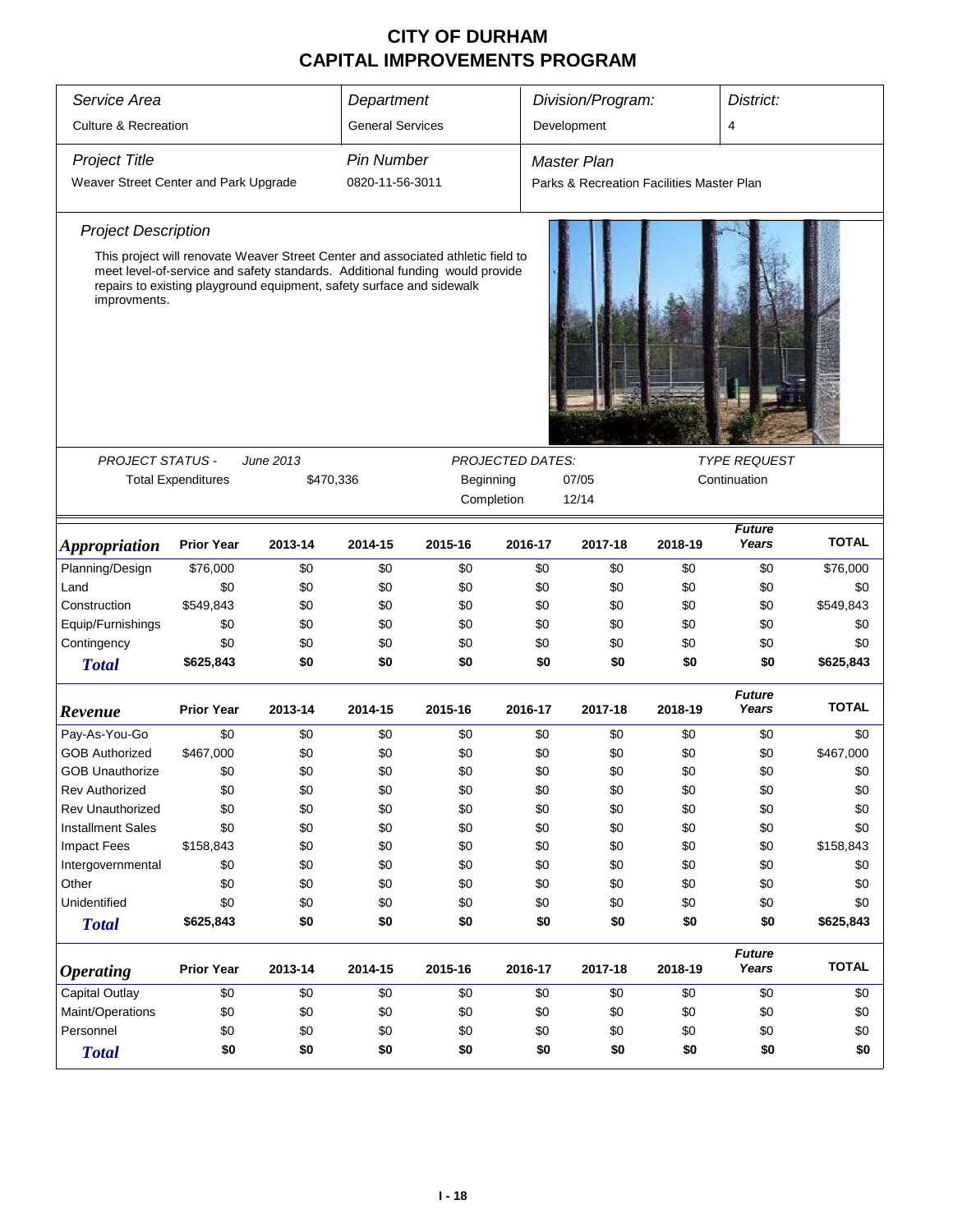| Service Area                       |                           |           | Department                                                                    |           |                         | Division/Program: |            | District:           |              |
|------------------------------------|---------------------------|-----------|-------------------------------------------------------------------------------|-----------|-------------------------|-------------------|------------|---------------------|--------------|
| Culture & Recreation               |                           |           | Parks & Recreation                                                            |           |                         |                   |            |                     |              |
| <b>Project Title</b>               |                           |           | <b>Pin Number</b>                                                             |           |                         | Master Plan       |            |                     |              |
| West Ellerbee Creek Trail-Phase II |                           |           |                                                                               |           |                         |                   |            |                     |              |
|                                    |                           |           |                                                                               |           |                         |                   |            |                     |              |
| <b>Project Description</b>         |                           |           |                                                                               |           |                         |                   |            |                     |              |
|                                    |                           |           | Trail easement acquisition from adjacent property owners. Construction of the |           |                         |                   |            |                     |              |
|                                    |                           |           | Trail from Westover Park, under I-85 up to Broad Street onto Stadium Drive.   |           |                         |                   |            |                     |              |
|                                    |                           |           |                                                                               |           |                         |                   |            |                     |              |
|                                    |                           |           |                                                                               |           |                         |                   |            |                     |              |
|                                    |                           |           |                                                                               |           |                         |                   |            |                     |              |
|                                    |                           |           |                                                                               |           |                         |                   |            |                     |              |
|                                    |                           |           |                                                                               |           |                         |                   |            |                     |              |
|                                    |                           |           |                                                                               |           |                         |                   |            |                     |              |
|                                    |                           |           |                                                                               |           |                         |                   |            |                     |              |
|                                    |                           |           |                                                                               |           |                         |                   |            |                     |              |
| <b>PROJECT STATUS -</b>            |                           | June 2013 |                                                                               |           | <b>PROJECTED DATES:</b> |                   |            | <b>TYPE REQUEST</b> |              |
|                                    | <b>Total Expenditures</b> |           | \$3,953,370                                                                   | Beginning |                         | 07/13             | <b>New</b> |                     |              |
|                                    |                           |           |                                                                               |           | Completion              | 06/16             |            |                     |              |
|                                    |                           |           |                                                                               |           |                         |                   |            | <b>Future</b>       |              |
| <b>Appropriation</b>               | <b>Prior Year</b>         | 2013-14   | 2014-15                                                                       | 2015-16   | 2016-17                 | 2017-18           | 2018-19    | Years               | <b>TOTAL</b> |
| Land                               | \$0                       | \$75,000  | \$0                                                                           | \$0       | \$0                     | \$0               | \$0        | \$0                 | \$75,000     |
| Construction                       | \$0                       | \$0       | \$1,705,200                                                                   | \$0       | \$0                     | \$0               | \$0        | \$0                 | \$1,705,200  |
| Contingency                        | \$0                       | \$0       | \$0                                                                           | \$0       | \$0                     | \$0               | \$0        | \$0                 | \$0          |
| <b>Total</b>                       | \$0                       | \$75,000  | \$1,705,200                                                                   | \$0       | \$0                     | \$0               | \$0        | \$0                 | \$1,780,200  |
|                                    |                           |           |                                                                               |           |                         |                   |            | <b>Future</b>       |              |
| Revenue                            | <b>Prior Year</b>         | 2013-14   | 2014-15                                                                       | 2015-16   | 2016-17                 | 2017-18           | 2018-19    | Years               | <b>TOTAL</b> |
| Intergovernmental                  | \$0                       | \$0       | \$1,705,200                                                                   | \$0       | \$0                     | \$0               | \$0        | \$0                 | \$1,705,200  |
| Other                              | \$0                       | \$75,000  | \$0                                                                           | \$0       | \$0                     | \$0               | \$0        | \$0                 | \$75,000     |
| Unidentified                       | \$0                       | \$0       | \$0                                                                           | \$0       | \$0                     | \$0               | \$0        | \$0                 | \$0          |
| <b>Total</b>                       | \$0                       | \$75,000  | \$1,705,200                                                                   | \$0       | \$0                     | \$0               | \$0        | \$0                 | \$1,780,200  |